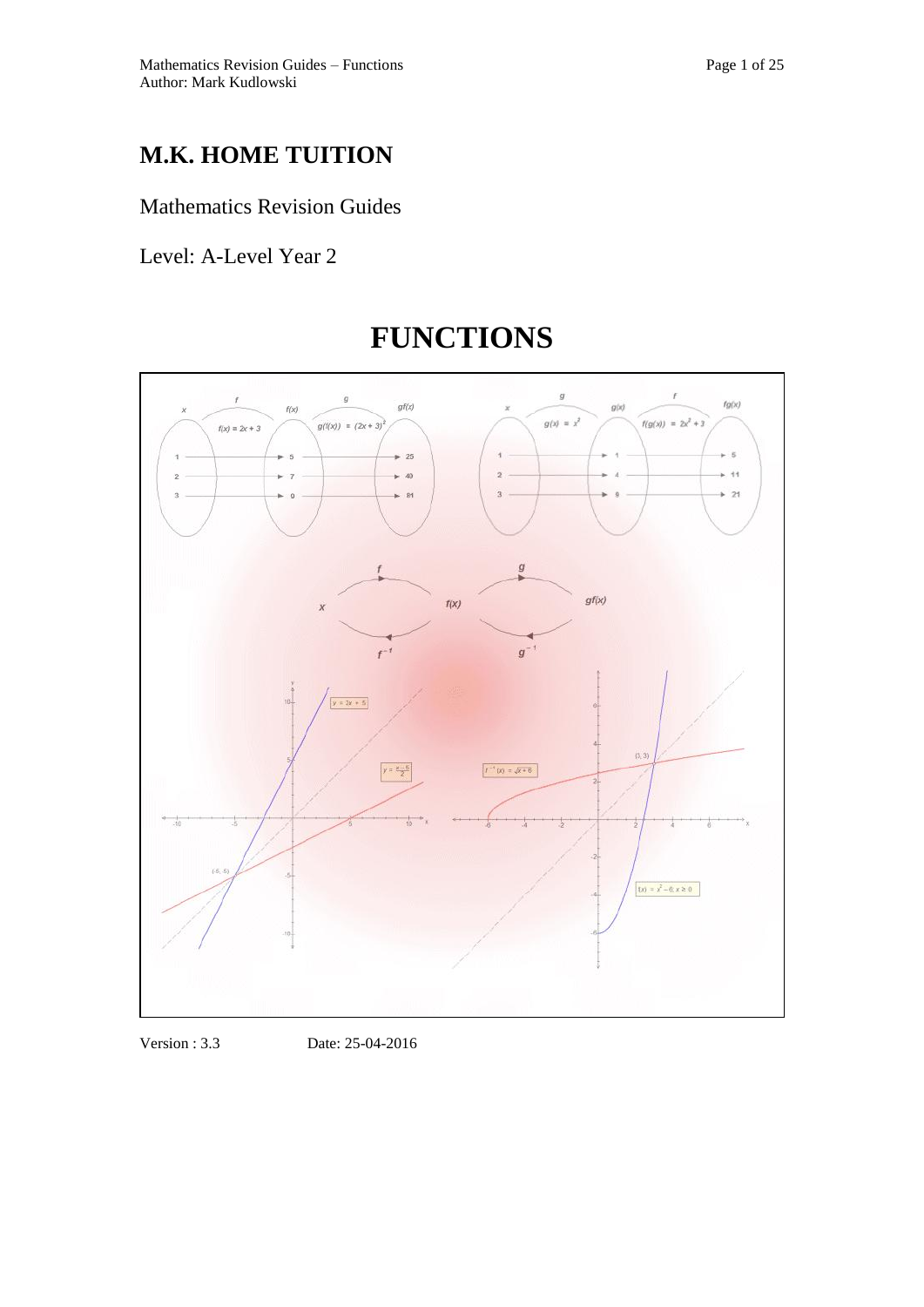#### **FUNCTIONS**

A function can be thought of as being a rule which takes each member *x* of a set of values, and then assigns it to a value *y.* 

In short, a function **maps** each value of *x* to an **image** value of *y*.



Functions are usually denoted by the letters *f*, *g* or *h.* 

A function *f* which squares a number *x* and then adds 5 to the result can therefore be expressed in various styles:

 $y = x^2 + 5$  (if the result is assigned the variable *y*)

$$
f(x) = x^2 + 5
$$

 $f: x \mapsto x^2 + 5$ 

Here, *f* maps 4 to 21, and therefore we say that  $f(4) = 21$ .

**Example (1) :** A function *g* maps *x* to *y* by the following rule; multiply *x* by 3 and subtract 2 from the result. Express this in function notation, and write out *g*(3).

The function can be denoted either by

 $g(x) = 3x - 2$  or  $g: x \mapsto 3x - 2$ 

 $g(3) = 7$  (multiply 3 by 3 and subtract 2)

Functions usually act on the set of real numbers, rational numbers or integers.

Note: The following symbols are used for the subsets of the set of numbers.



for the set of natural numbers (positive whole numbers)



**Z** for the set of integers (all positive and negative whole numbers, plus zero)



for the set of rational numbers (all integers, plus all fractions)

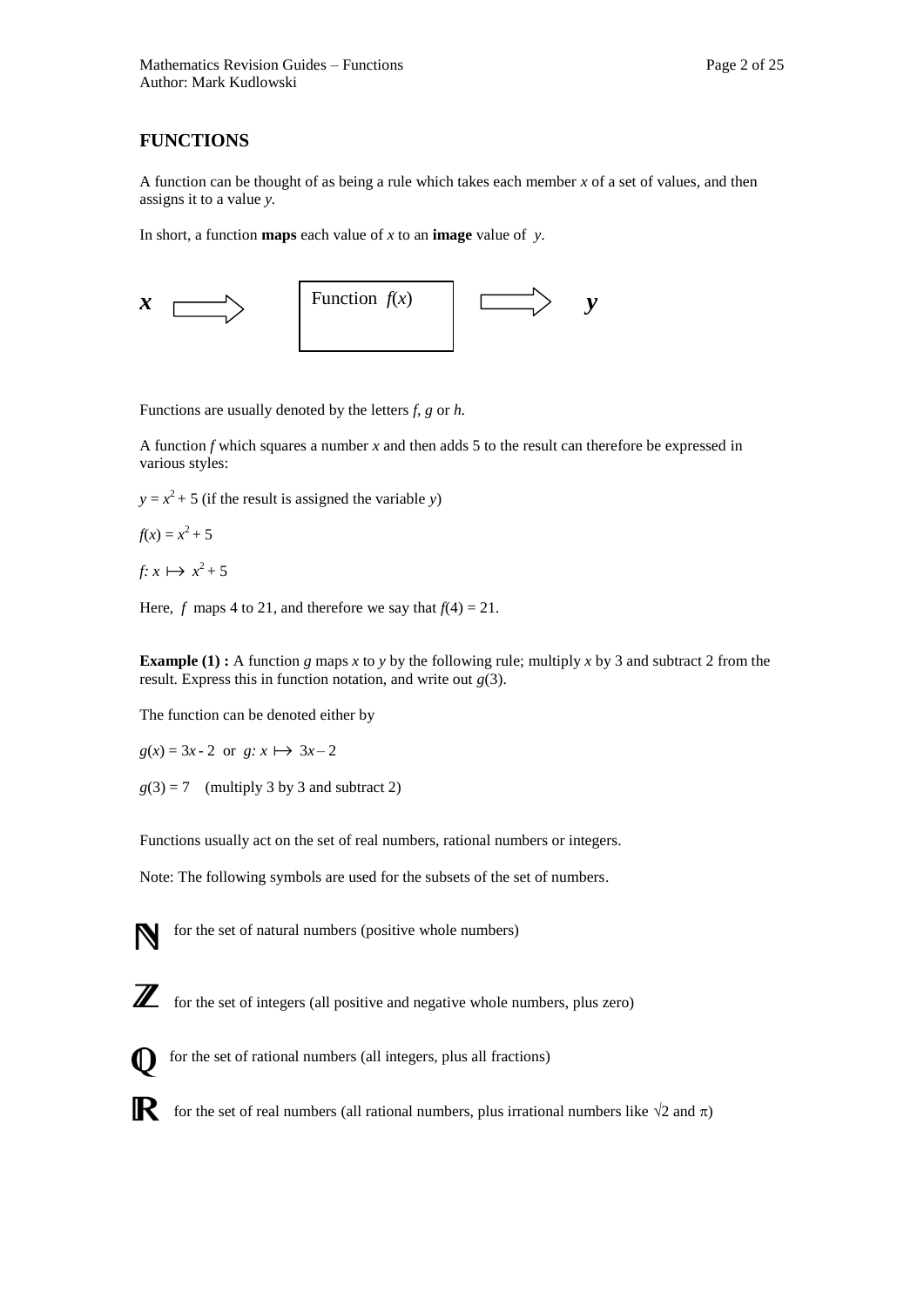The **domain** of a function is the set of values on which it acts. It can be finite or infinite. The **range** of a function is the corresponding set of image values.

**Example (2):** The function  $f(x) = 2x$  acts on the set of numbers *x* where  $1 \le x \le 4$ ,  $x \in \mathbb{Z}$ .

Find its domain and range.

The domain of the function is the set of integers  $\{1, 2, 3, 4\}$ . The resulting range is  $\{2, 4, 6, 8\}.$ 



Most functions have as their domain the set of real numbers,  $\mathbb{R}$ , but in many cases certain values must be omitted for the function to be valid.

**Example (3):** What are the domains of the following functions:

i) 
$$
f(x) = 3x - 4
$$
; ii)  $g(x) = \frac{2}{1-x}$ ; iii)  $h(x) = 5 \ln x$ 

Function i) acts on all real numbers without restriction. The domain of  $f(x)$  is therefore  $x \in \mathbb{R}$ .

Function ii) acts on all real numbers except  $x = 1$ , because  $g(x)$  is undefined for that value of x. Hence the domain of  $g(x)$  is  $x \in \mathbb{R}$ ,  $x \ne 1$ .

Function iii) acts only on positive real numbers greater than 0, as the natural logarithm function is only defined for those numbers. The domain of  $h(x)$  is thus  $x \in \mathbb{R}$ ,  $x > 0$ .

Every member of the domain of a function can only have one image, but it is possible for different values of the domain to have the same image.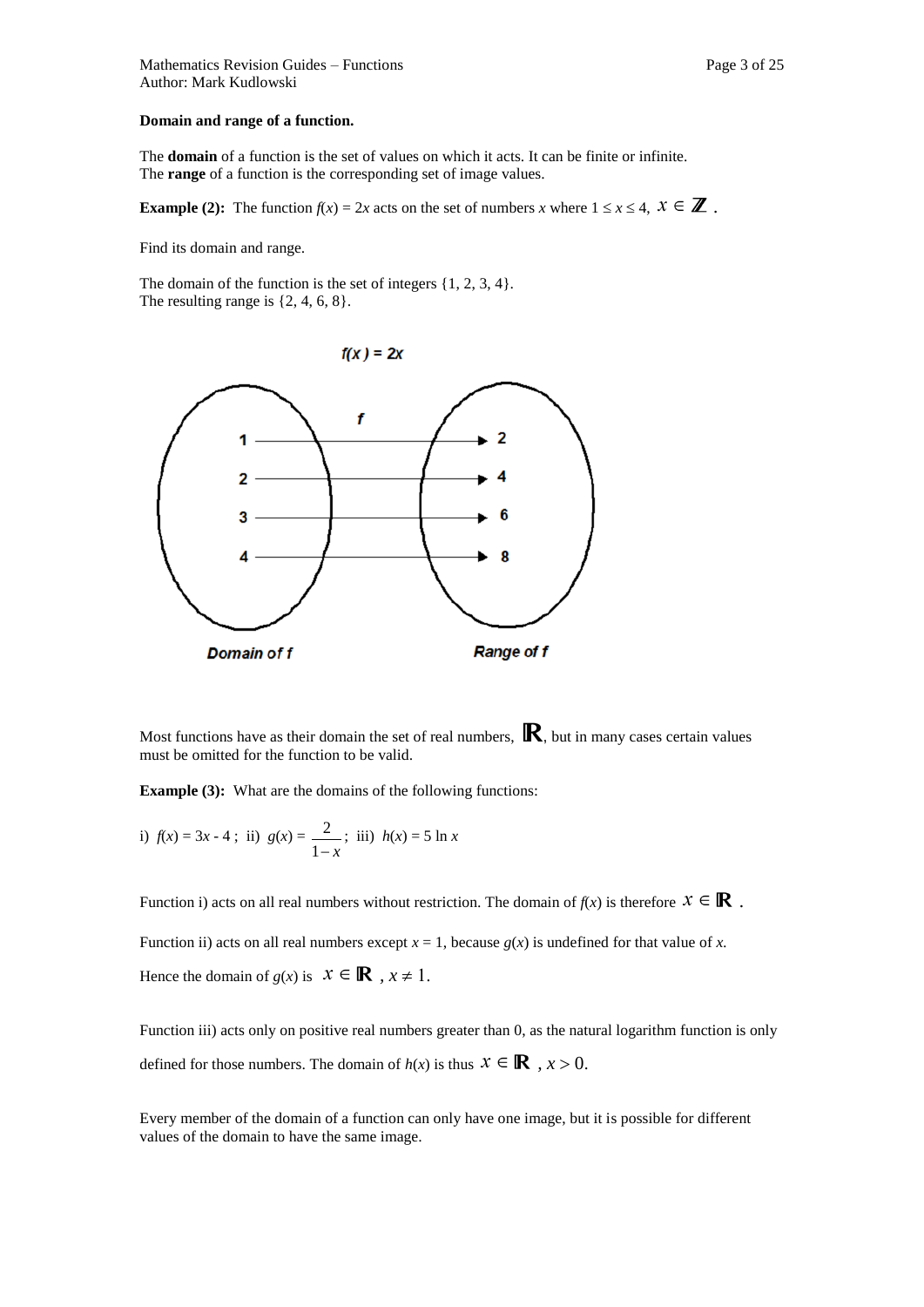Mathematics Revision Guides – Functions **Page 4** of 25 Author: Mark Kudlowski

The function  $f(x) = 2x$  has for its domain the entire set of real numbers, though only four examples are shown on the diagram. Each value of *y* in the range has a unique value of *x* for which  $f(x) = y$ .

 $f(x) = 2x$  is therefore an example of a **one-to-one** function: each member of the domain has exactly one value in the image set.



The function  $g(x) = x^2$  has for its domain the entire set of real numbers, though only eight examples are shown on the diagram.

This time, each illustrated value of *y* has two distinct values of *x* for which  $g(x) = y$ .

(Only  $y = 0$  has a unique value of  $x$  with it.)

Also, the range of  $g(x)$  is restricted to real numbers **greater than or equal to zero**, as no real number can have a negative square.

 $g(x) = x^2$  is therefore an example of a **many-to-one** function.





(Only a subset shown)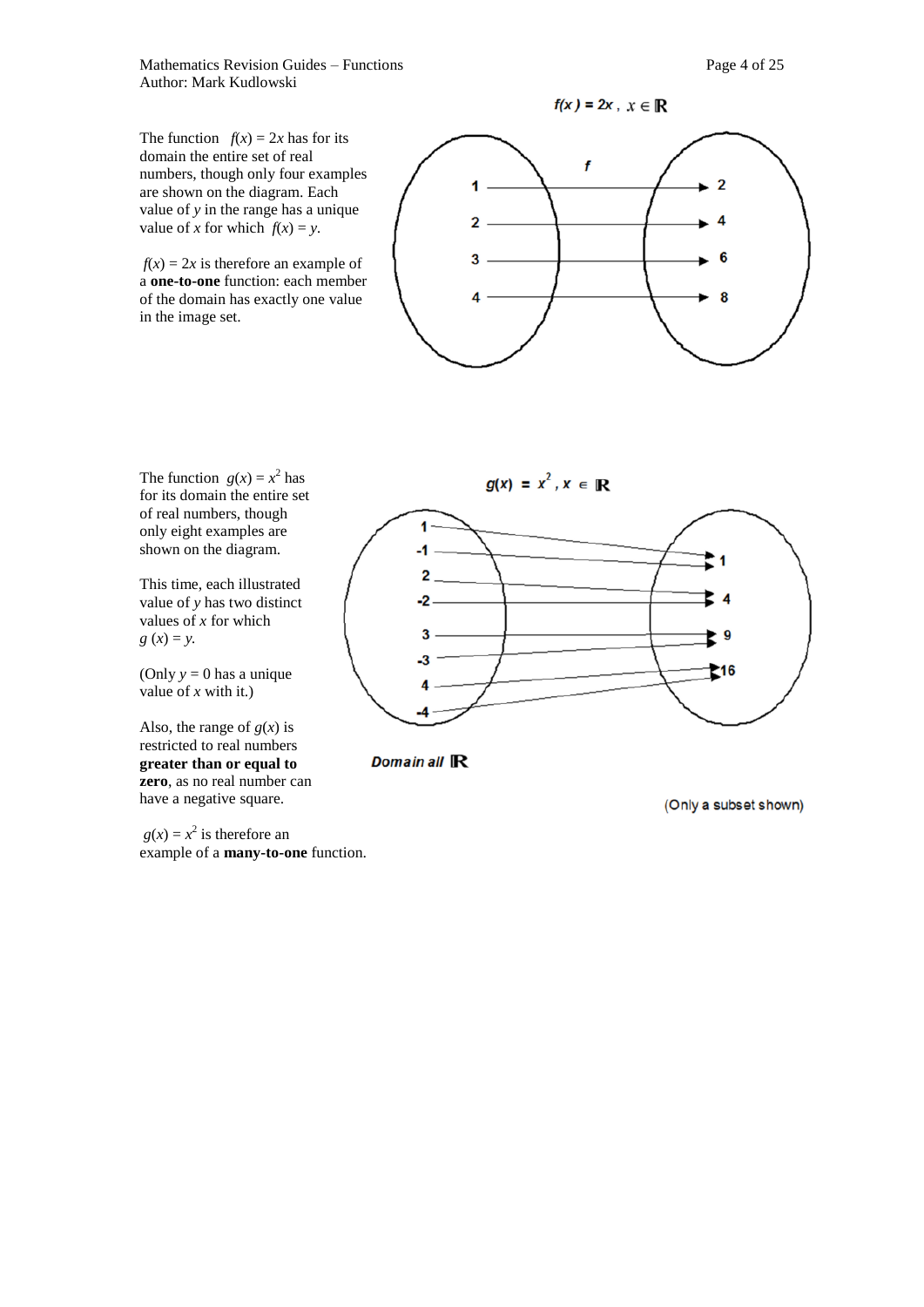Mathematics Revision Guides – Functions Page 5 of 25 Author: Mark Kudlowski



(Only a subset shown)

**Example (4):** The function  $f(x) = \cos x$  is a many-to-one function with a repeating period of  $2\pi$ . What are its domain and range ? How can it be restricted to become a one-to-one function ?



The domain of  $y = f(x)$  is  $x \in \mathbb{R}$  and its range is  $-1 \le y \le 1$ .

The function is many-to-one, but it can be defined as one-to-one if the domain is restricted to

 $x \in \mathbb{R}$ ,  $0 \le x \le \pi$ . (This portion of the graph is shown in bold.)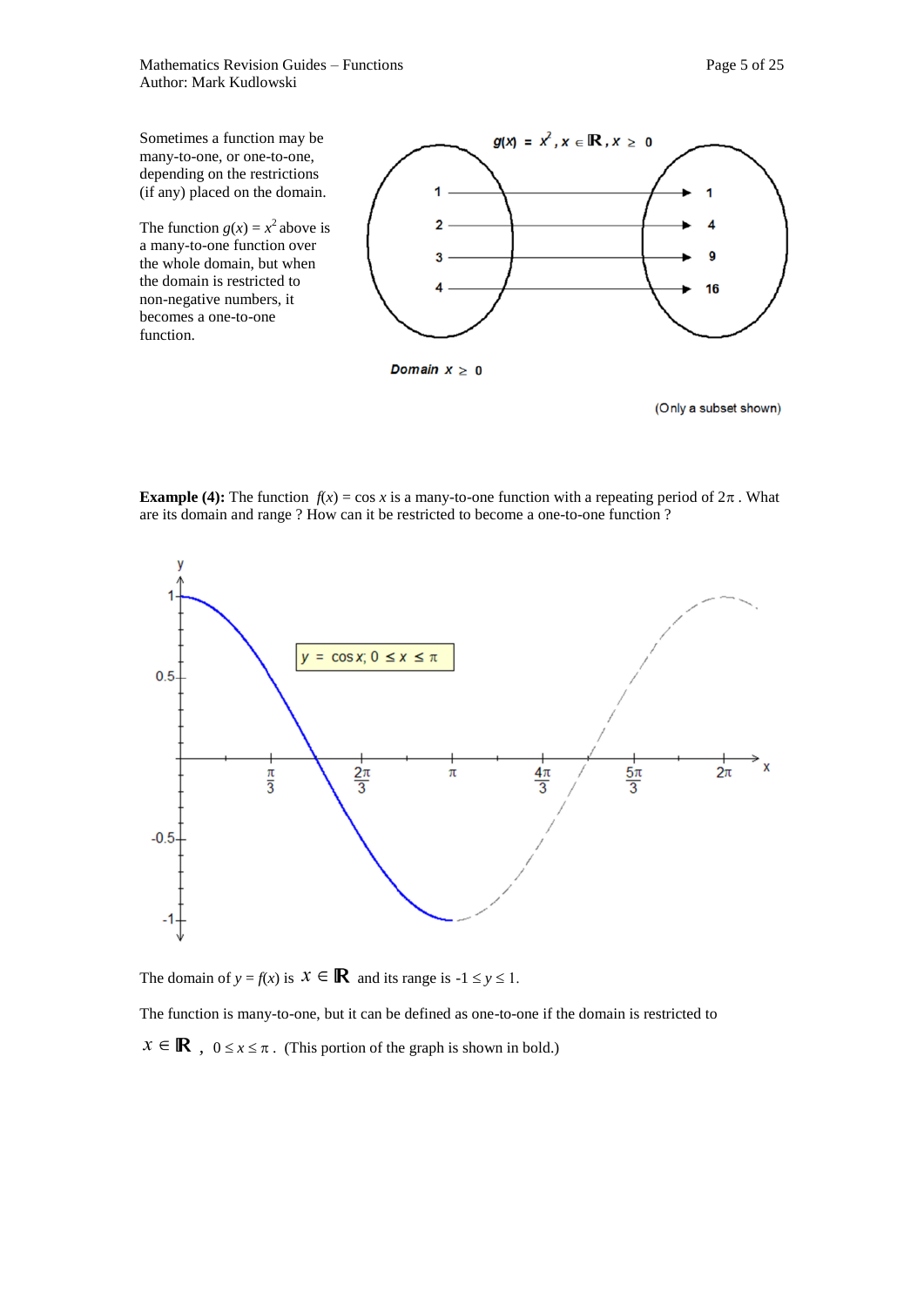#### **Transformations of functions with restricted domains.**

If a function has a restricted range or domain, then it is possible to use the ideas of transformations of graphs to find the ranges and domains of transformed basic functions. This idea had been seen in the section on trigonometric graph transformations in C1 / C2.

The next examples are illustrated by an arbitrary function  $f(x)$ , whose graph is shown on the right.

The domain of  $f(x)$  is

 $x \in \mathbb{R}$ ,  $-2 \leq x \leq 4$ .

The range of  $y = f(x)$  is

$$
\mathcal{Y} \in \mathbb{R}, \quad 0 \le y \le 4.
$$

This graph is the key to the next series of examples.

The domain end points are (-2, 0) and (4, 0), and the maximum point is at (0, 4).



**Examples (5):** Describe and sketch the following transformations of the function  $f(x)$  to  $g(x)$ , giving details of any changes to the range and domain in each case:

i)  $f(x)$  to  $g(x) = f(x) - 3$ ; ii)  $f(x)$  to  $g(x) = f(x - 2)$ ; iii)  $f(x)$  to  $g(x) = 2f(x)$ ; iv)  $f(x)$  to  $g(x) = -f(x)$ ; v)  $f(x)$  to  $g(x) = f(2x)$ ; vi)  $f(x)$  to  $g(x) = f(-x)$ 

i) 
$$
f(x)
$$
 to  $g(x) = f(x) - 3$ 



The graph of  $g(x)$  is a translation of that of  $f(x)$  by the vector  $\binom{0}{-3}$ . The domain of *g* is still -2  $\le x \le 4$ ,  $-3)$ L L L ſ but the range of  $y = g(x)$  is translated along with the graph, to  $-3 \le y \le 1$ .

#### **If a graph is translated in the** *y-***direction, then the range is correspondingly transformed.**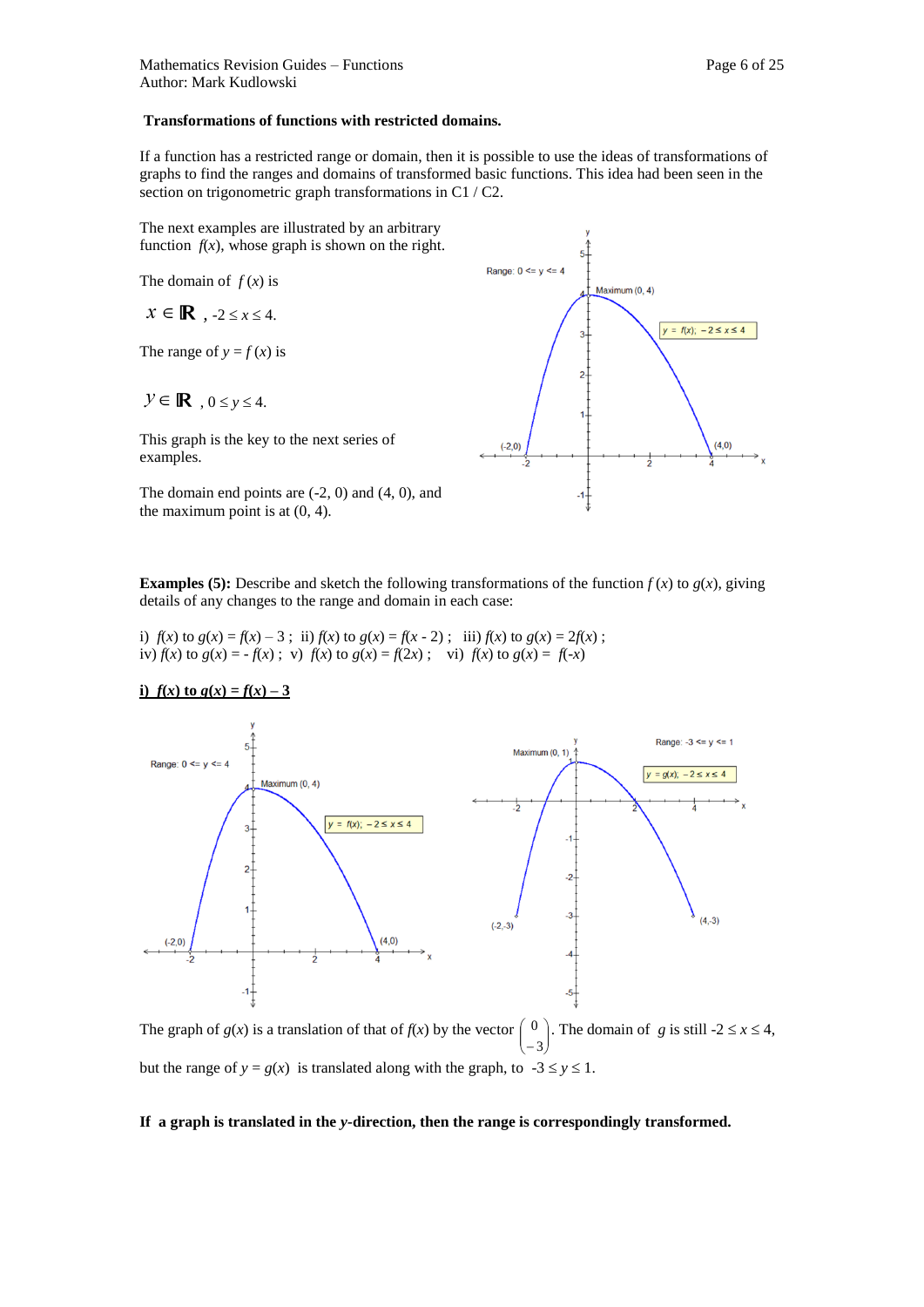#### **ii**)  $f(x)$  to  $g(x) = f(x - 2)$



The graph of  $g(x)$  is a translation of that of  $f(x)$  by the vector  $\begin{pmatrix} 2 \\ 2 \end{pmatrix}$ . The domain of *g* is now translated  $\left( 0 \right)$ with the graph, to  $0 \le x \le 6$ , but the range of  $y = g(x)$  is unchanged at  $0 \le y \le 4$ .

#### **If a graph is translated in the** *x-***direction, then the domain is correspondingly transformed.**



#### **If a graph is stretched in the** *y-***direction, then the range is correspondingly transformed.**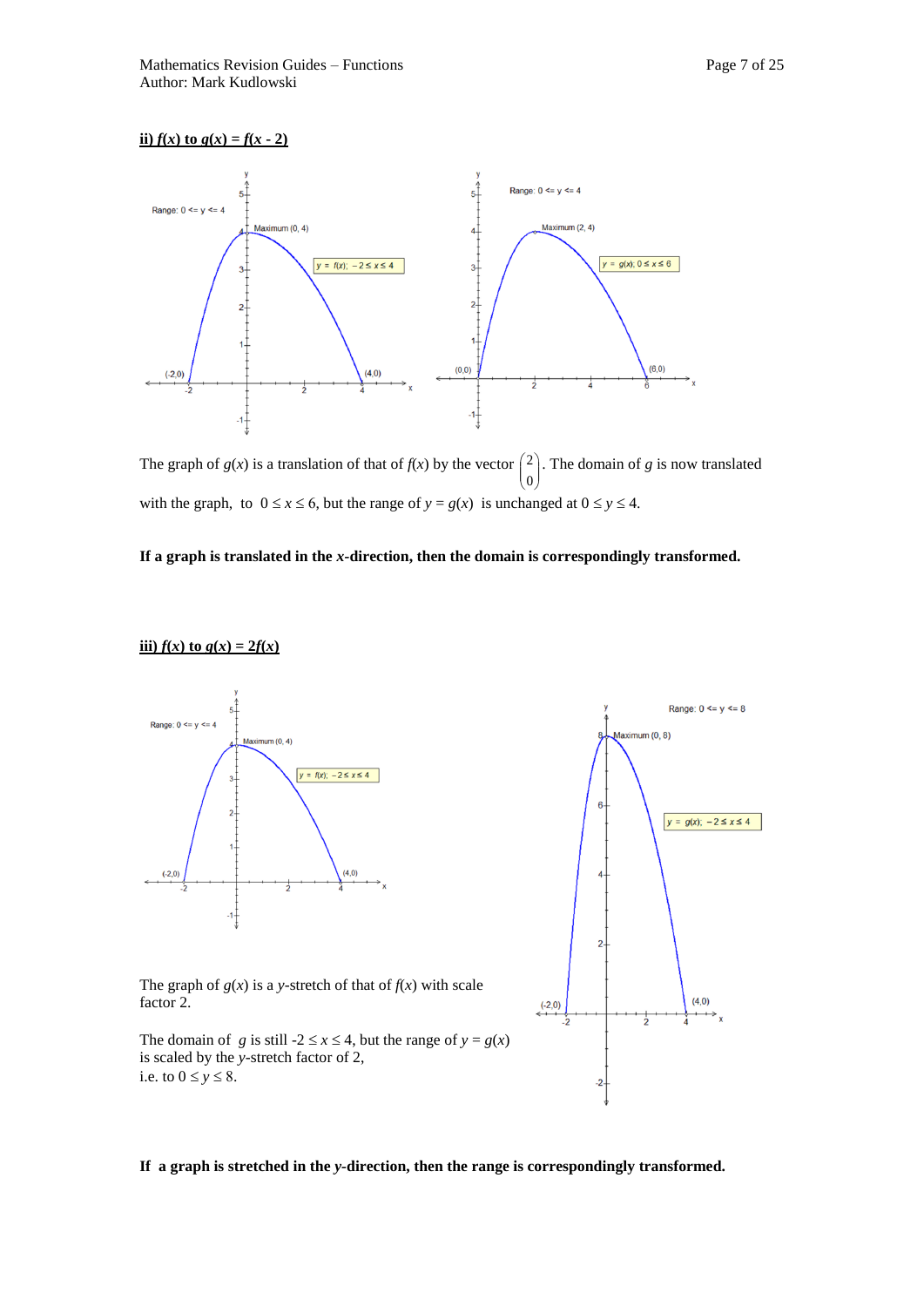#### $f(x) f(x)$  to  $g(x) = -f(x)$



The graph of  $g(x)$  is a reflection of that of  $f(x)$  in the *x*-axis, or a special case of a *y*-stretch with scale factor of -1.

The domain of *g* is still  $-2 \le x \le 4$ , but the range of  $y = g(x)$  is multiplied by  $-1$ , or has its signs reversed, to  $0 \ge y \ge -4$  or  $-4 \le y \le 0$ .

In addition, the maximum point on the graph of  $f(x)$  is transformed into a minimum point on the graph of  $g(x)$ .

#### **If the graph of** *f*(*x*) is transformed to the graph of  $-f(x)$ , then the range is reversed in sign.



**v**)  $f(x)$  to  $g(x) = f(2x)$ 

The graph of  $g(x)$  is an *x*-stretch translation of the graph of  $f(x)$  with a scale factor of  $\frac{1}{2}$ . The domain of *g* is transformed with the graph to  $-1 \le x \le 2$ , but the range of  $y = g(x)$  is unchanged at  $0 \le y \le 4$ .

#### **If a graph is stretched in the** *x-***direction, then the domain is correspondingly transformed.**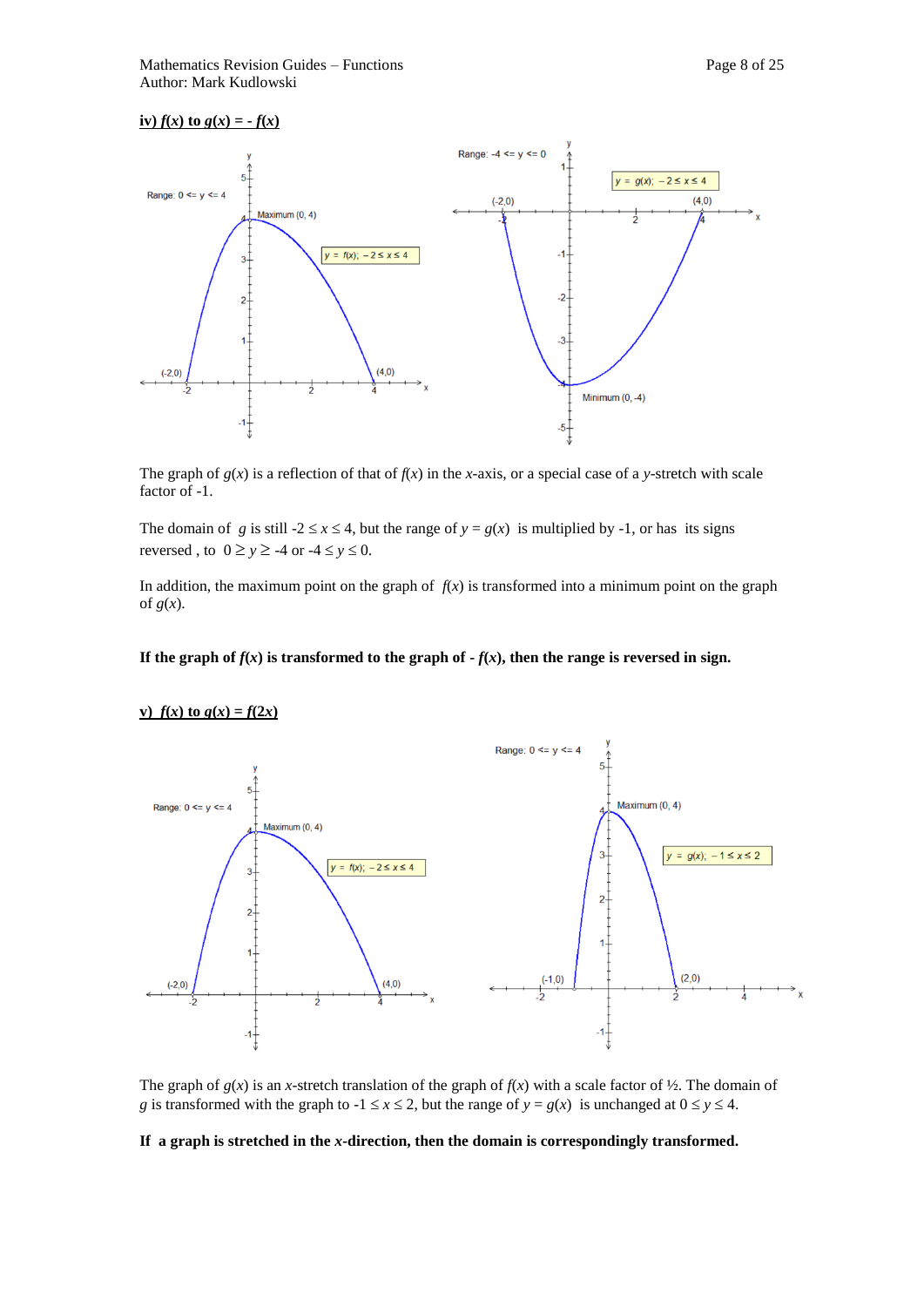#### **vi**)  $f(x)$  **to**  $g(x) = f(-x)$



The graph of  $g(x)$  is a reflection of that of  $f(x)$  in the *y*-axis, or a special case of an *x*-stretch with scale factor of -1.

The range of  $y = g(x)$  is still  $0 \le y \le 4$ , but the domain of *g* is multiplied by -1, or has its signs reversed, to  $2 \ge y \ge -4$  or  $-4 \le y \le 2$ .

If the graph of  $f(x)$  is transformed to the graph of  $f(-x)$ , then the domain is reversed in sign.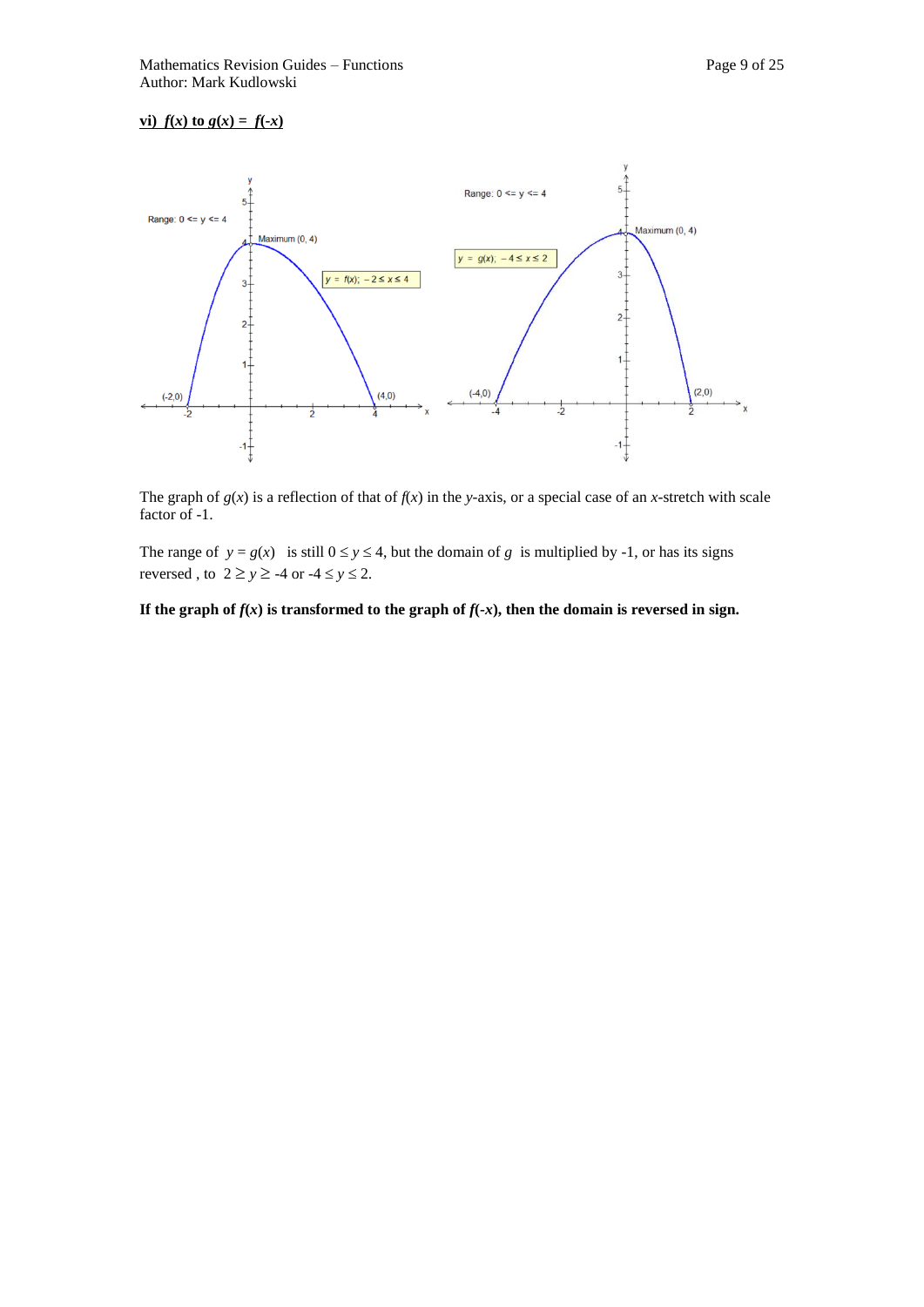**Examples (6a):** Describe the following transformations, and state the ranges and domains of the functions before and after transformation.

i)  $f(x) = x^2$  to  $g(x) = x$ ii)  $f(x) = \ln x$  to  $g(x) = \ln (x + 4)$ iii)  $f(x) = \sin x \text{ to } g(x) = 5 \sin x$ ; iv)  $f(x) = \cos x, 0 \le x \le 2\pi$  to  $g(x) = \cos 2x$ 

i) The graph of *g*(*x*) is a translation of that of *f*(*x*) by the vector  $\begin{pmatrix} 0 \\ 5 \end{pmatrix}$ )  $\lambda$  $\mathbf{r}$ L ſ 5  $|0|$ .

Given that the range of  $f(x) = x^2$  is the set of all real numbers greater than zero, then the range of  $g(x) = x^2 + 5$  is the set of all real numbers greater than 5. The domain of *g* is the same as the domain of *f .* 

ii) The graph of *g*(*x*) is a translation of that of *f*(*x*) by the vector  $\begin{pmatrix} -4 \\ 0 \end{pmatrix}$ J  $\mathcal{L}_{\mathcal{L}}$  $\overline{\phantom{a}}$ L  $\left( -\right)$ 0  $4$ .

Given that the domain of  $f(x) = \ln x$  is the set of all real numbers greater than zero, then the domain of  $g(x) = \ln(x + 4)$  is the set of all real numbers greater than -4. The ranges of *g* and *f* are both equal*.* 

iii) The graph of  $g(x)$  is a *y*-stretch of that of  $f(x)$ , with a scale factor of 5. Given that the range of  $f(x) = \sin x$  is the set of all real numbers from -1 to 1 inclusive, then the range of  $g(x) = 5 \sin x$  is the set of all real numbers from -5 to 5 inclusive.

The domains of *g* and *f* are the same, i.e. the set of real numbers.

iv) The graph of  $g(x)$  is an *x*-stretch of that of  $f(x)$ , with a scale factor of  $\frac{1}{2}$ . The function  $f(x) = \cos x$  has a the restricted domain of  $0 \le x \le 2\pi$ . Transforming its graph to that of  $g(x) = \cos 2x$  also transforms the domain to  $0 \le x \le \pi$ .

**Example (6b):** Find the range of  $h(x) = 1-2x^2$ .

We begin with the function  $x^2$ , whose range is all real numbers greater than or equal to zero. Next, we see the *y*-stretch with scale factor -2 which maps  $x^2$  to -2 $x^2$ , which means transforming the range to all the real numbers *less than or equal to zero.* This is due to the negative stretch factor.

Secondly, the function  $-2x^2$  is mapped to  $h(x) = 1-2x^2$  by a translation with the vector  $\begin{pmatrix} 0 \\ 1 \end{pmatrix}$ )  $\begin{pmatrix} 0 \\ 1 \end{pmatrix}$ . This has L 1 the effect of transforming the range by  $+1$ , i.e. to all real numbers less than or equal to 1.

(We could have also reasoned that, since the minimum value of the squared term is zero, subtracting that from the 1 would give a maximum value of 1 in the range.)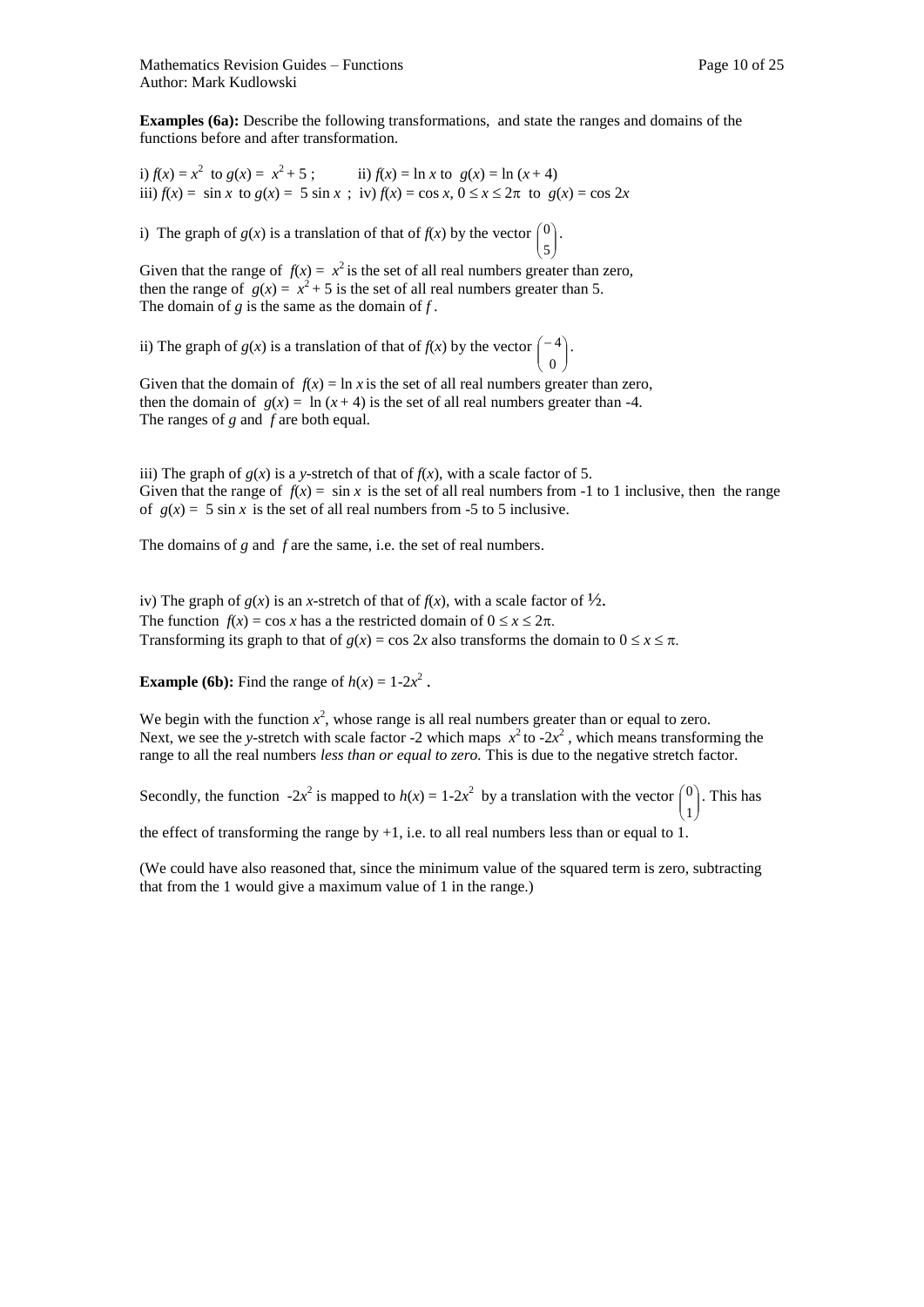#### **Composite transformations of functions with restricted domain.**

**Examples (7):** Describe and sketch **t**he following transformations of the function  $f(x)$  to  $g(x)$ , giving details of any changes to the range and domain in each case, using the graph of  $f(x)$ from Examples 5:

i)  $f(x)$  to  $g(x) = f(2x) + 3$ ii)  $f(x)$  to  $g(x) = 2f(x) + 3$ iii)  $f(x)$  to  $g(x) = f(2x + 3)$ 

Case iii) is the most difficult one to work out  $$ see the corresponding section of the document on "Transforming Graphs".



(The intermediate stages of each composite transformation are not shown here.)

**i**)  $f(x)$  to  $g(x) = f(2x) + 3$ 

We begin with an *x*-stretch with scale factor  $\frac{1}{2}$  to transform  $y = f(x)$  to  $y = f(2x)$ . This transforms the domain from  $-2 \le x \le 4$  to  $-1 \le x \le 2$ .

Next, a translation by vector  $\begin{pmatrix} 0 \\ 3 \end{pmatrix}$ J  $\binom{0}{3}$  transforms the range from  $0 \le y \le 4$  to  $3 \le y \le 7$ . L 3

The maximum has been transformed to  $(0, 7)$ , the domain start to  $(-1, 3)$  and the domain end to  $(2, 3)$ .

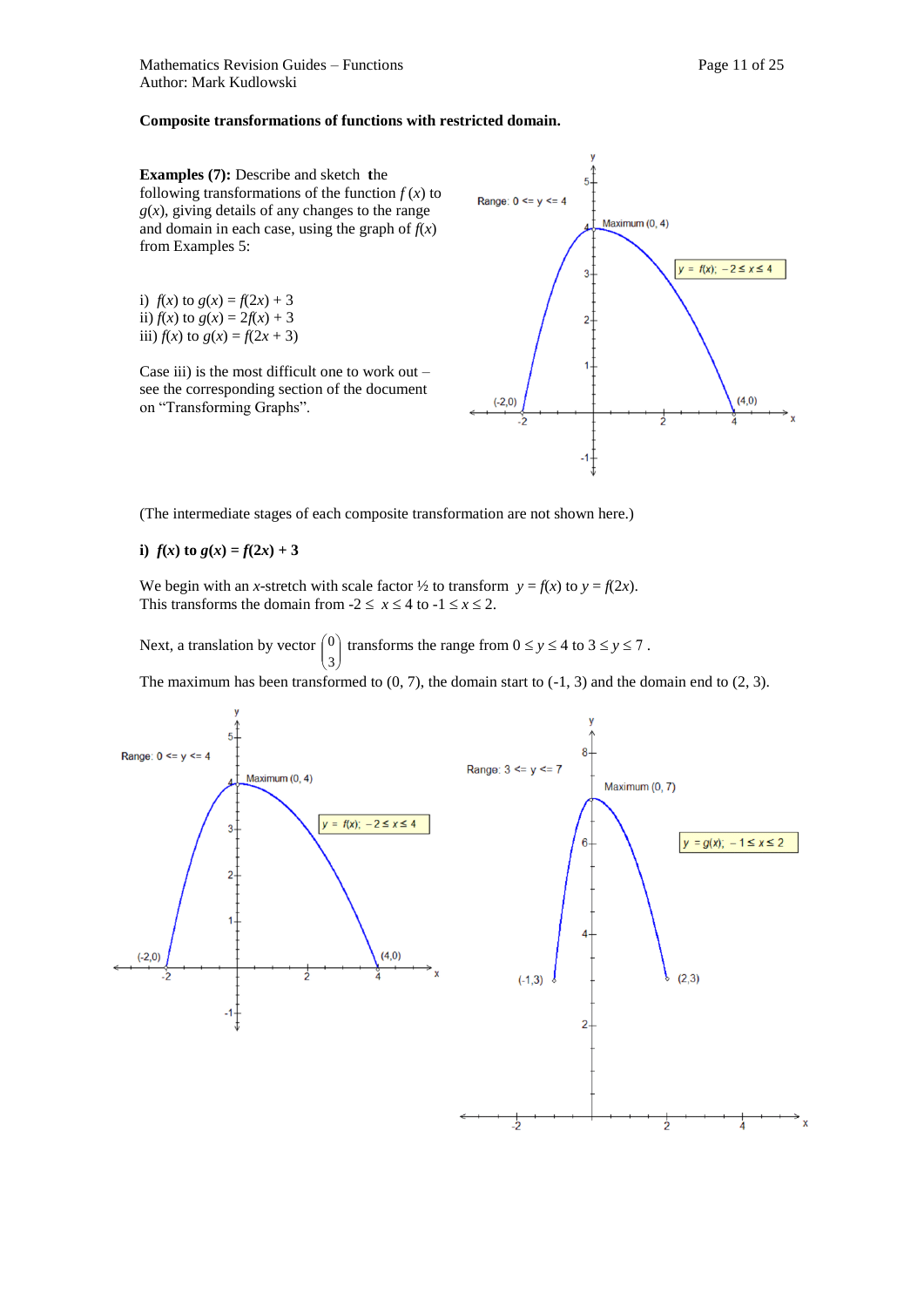**ii**)  $f(x)$  to  $g(x) = 2f(x) + 3$ 

We begin with a *y*-stretch with scale factor 2 to transform  $y = f(x)$  to  $y = 2f(x)$ .

This transforms the range from  $0 \le y \le 4$  to  $0 \le y \le 8$ .

J

3

L

Next, a translation by vector  $\begin{pmatrix} 0 \\ 2 \end{pmatrix}$  $\mathcal{L}_{\mathcal{L}}$  $\mathsf{I}$ ſ <sup>0</sup>) transforms the range from  $0 \le y \le 8$  to  $3 \le y \le 11$ .

The maximum has been transformed to  $(0, 11)$ , the domain start to  $(-2, 3)$  and the domain end to  $(4, 3)$ .

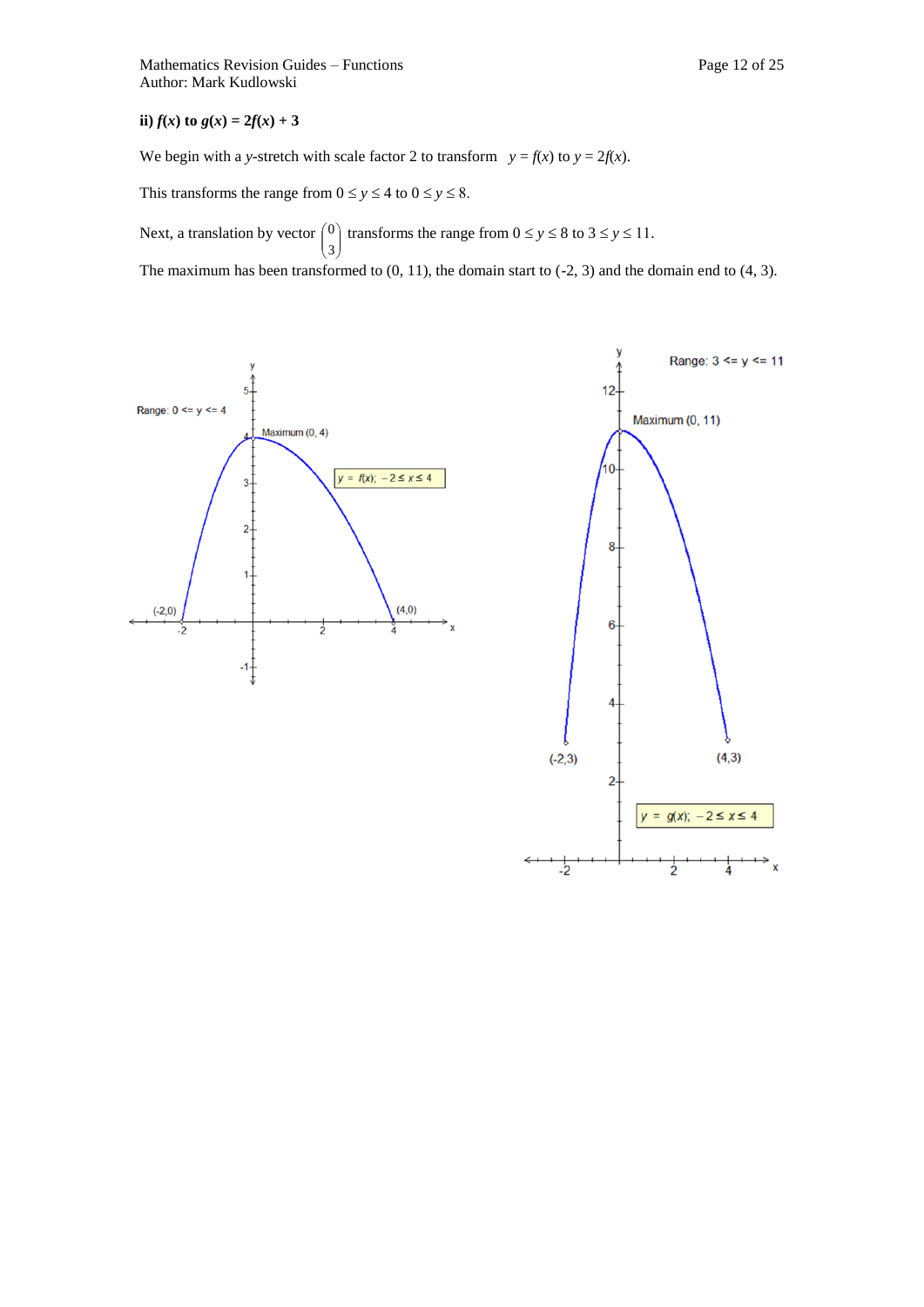iii) the trickiest - translation by vector  $\begin{pmatrix} -3 \\ 3 \end{pmatrix}$  to transform to  $f(x + 3)$  and then an *x*-stretch by scale factor  $\left( \begin{array}{c} 0 \end{array} \right)$  $\frac{1}{2}$  to transform to  $g(x) = f(2x + 3)$ .



Both transformations leave the range unchanged. Firstly, the translation transforms the maximum point to  $(-3, 4)$  and the domain to  $-5 \le x \le 1$ .

Secondly, the *x*-stretch transforms the maximum to (-1½, 4) and the domain to  $-2\frac{1}{2} \le x \le \frac{1}{2}$ .

When the function  $f(x)$  is transformed to  $f(ax + b)$  we can always check the new limits of the domain by solving  $ax + b = x_1$  and  $ax + b = x_2$  where  $x_1$  and  $x_2$  are the limits of the domain of *f*.

Here we solve  $2x + 3 = -2 \implies 2x = -5 \implies x = -2\frac{1}{2}$  and  $2x + 3 = 4 \implies 2x = 1 \implies x = \frac{1}{2}$ .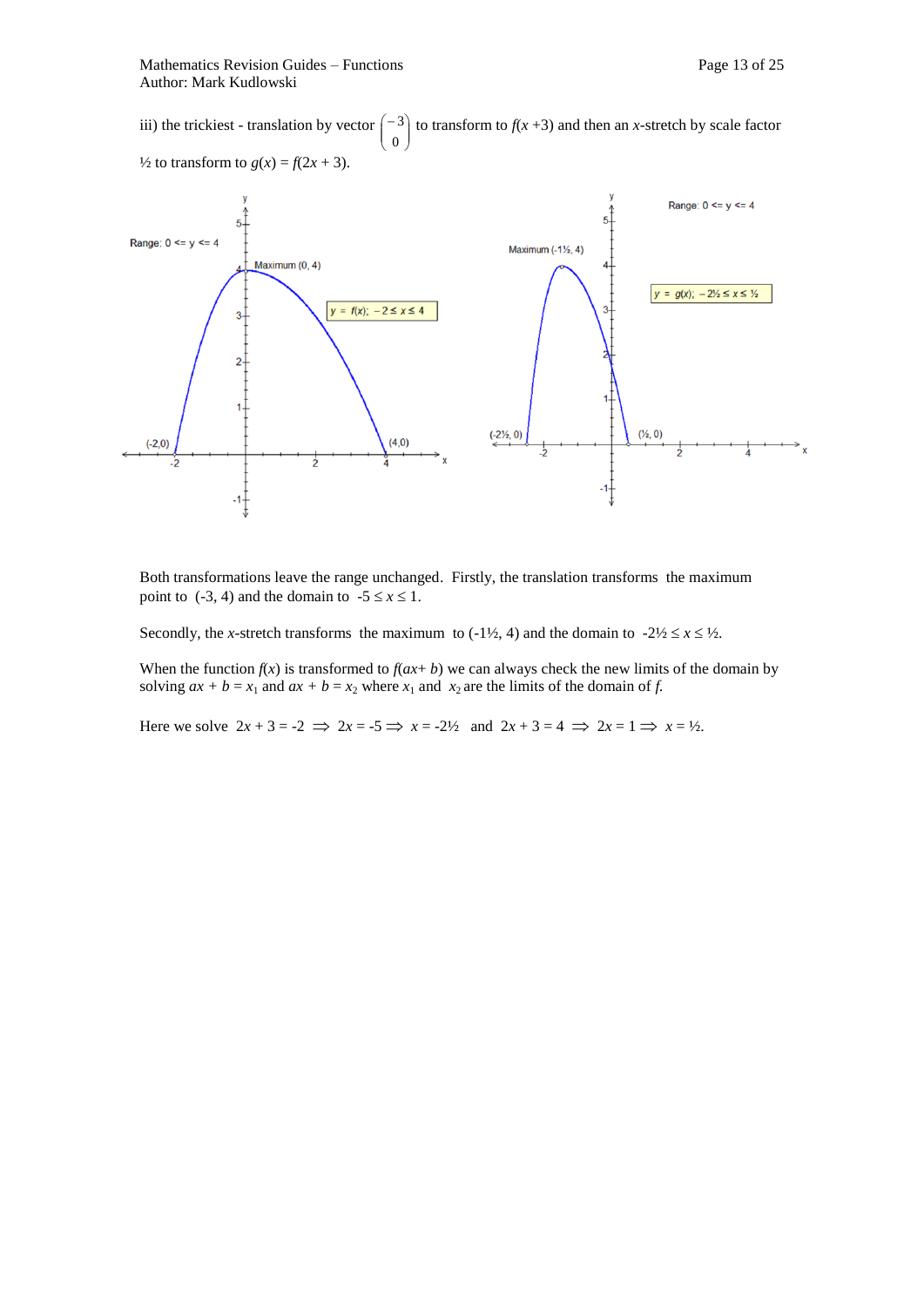#### **Composition of functions.**

This is closely related to composite transformations.

**Example (8):** Take two functions  $f(x) = 2x + 3$  and  $g(x) = x^2$ .



Here the function *f* is applied to *x* which doubles *x* and then adds 3. Next, the function *g* is applied to square that result.

This is written as  $gf(x)$  or  $g(f(x))$ , and this new function is equivalent to  $(2x + 3)^2$ .

Note how, in the written expression, the function closest to the *x* is performed first.

The order in which the functions are applied is important ! The diagram below shows what happens when *g* is performed first. This time, *g* is applied to *x* first, squaring it. Then *f* doubles the result and adds 3 to it. This is written as  $fg(x)$  or  $f(g(x))$ , and this new function is equivalent to  $2x^2 + 3$ .



Generally, for any two functions *f* and *g,* the composite functions *fg* and *gf* will be different.

Functions can also be combined with themselves; thus  $ff = 2(2x + 3) + 3$ , i.e.  $4x + 9$ , and *gg* is the same as  $(x^2)^2$ , i.e.  $x^4$ .

Thus  $f(x) = 13, 17, 21$  for  $x = 1, 2, 3$ , and  $gg(x) = 1, 16, 81$  for  $x = 1, 2, 3$ .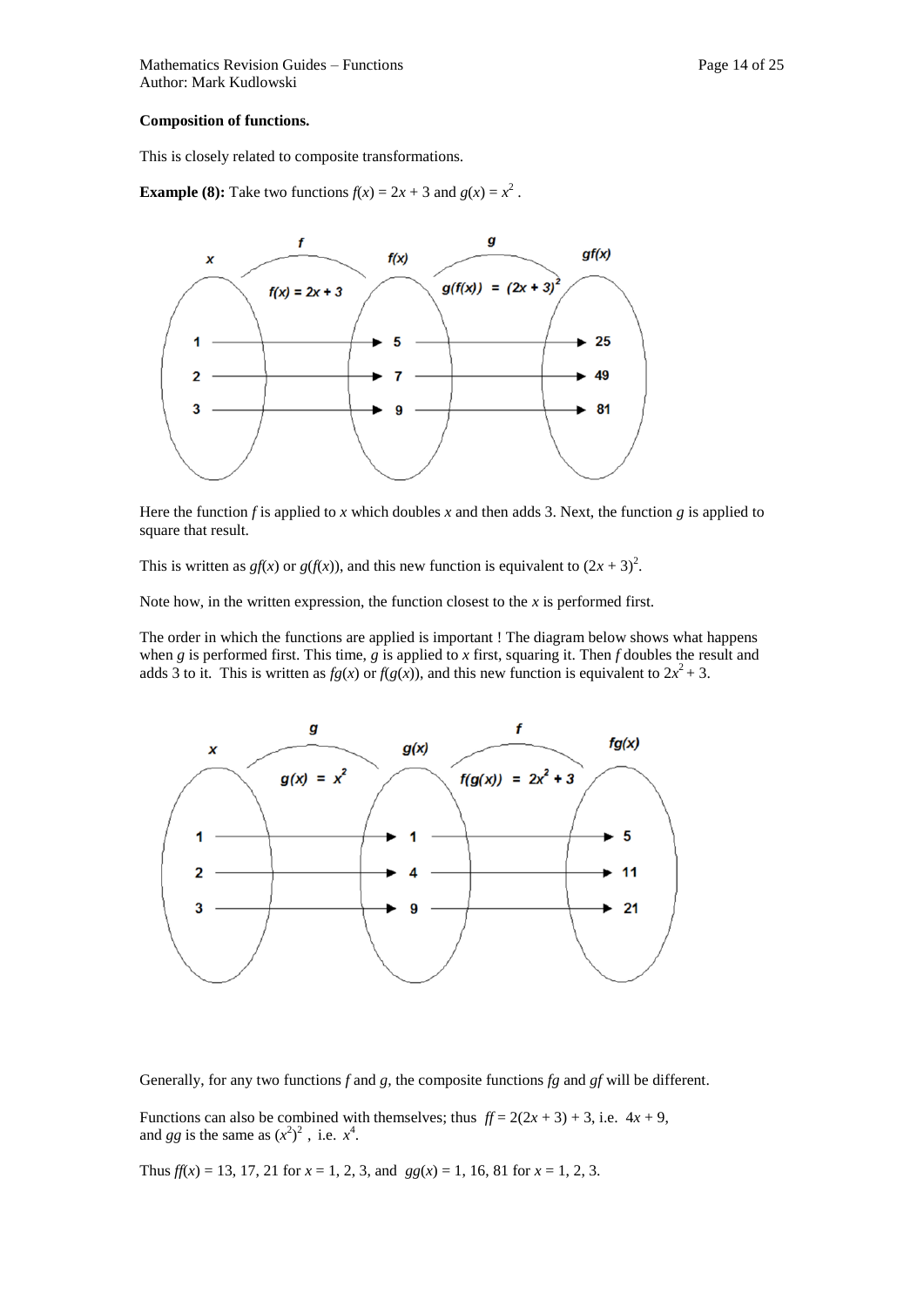**Example (9):** Let  $f(x) = x - 5$  and  $g(x) = x^3$ .

a) Find expressions for: i)  $fg(x)$ ; ii)  $gf(x)$ ; iii)  $ff(x)$ ; iv)  $gg(x)$ ; v)  $gfg(x)$ ; vi)  $fgf(x)$ 

b) Use the results in part (a) to find the values of: i) *fg*(4), ii) *gf*(4), iii) *ff*(3), iv) *gg*(2), v) *gfg*(2), vi) *fgf*(8).

Part a):

i) We apply *g* (cubing) first, then *f* (subtracting 5), so  $fg(x) = x^3 - 5$ . This is the same as substituting  $x^3$  for *x* in the expression for *f*(*x*).

ii) This time we apply *f* first (subtract 5), then apply *g*, so  $gf(x) = (x - 5)^3$ . This is the same as substituting  $x$ -5 for  $x$  in the expression for  $g(x)$ .

iii) We substitute *x*-5 for *x* in the expression for  $f(x)$  to obtain  $f(x) = (x - 5) - 5$ , i.e.  $f(x) = x - 10$ .

iv) Substituting  $x^3$  for *x* in the expression for  $g(x)$ , we have  $gg(x) = (x^3)^3$ , i.e.  $gg(x) = x^9$ .

v) From the result in i), we apply *g* again, i.e. substitute  $x^3 - 5$  for *x* in the expression for  $g(x)$ : i.e. *gfg*(*x*) =  $(x^3-5)^3$ .

vi) From the result in ii), we apply *f* again, i.e. substitute  $(x - 5)^3$  for *x* in the expression for  $f(x)$ : i.e.  $fgf(x) = (x - 5)^3 - 5$ .

Part b);

- i)  $fg(4) = 4^3 5 = 59$ .
- ii)  $gf(4) = (4-5)^3 = -1$ .
- iii)  $ff(3) = 3 10 = -7$ .
- iv)  $gg(2) = 2^9 = 512$ .

v)  $gfg(2) = (2^3-5)^3 = 3^3 = 27$ .

vi)  $fgf(8) = (8-5)^3 - 5 = 3^3 - 5 = 22$ .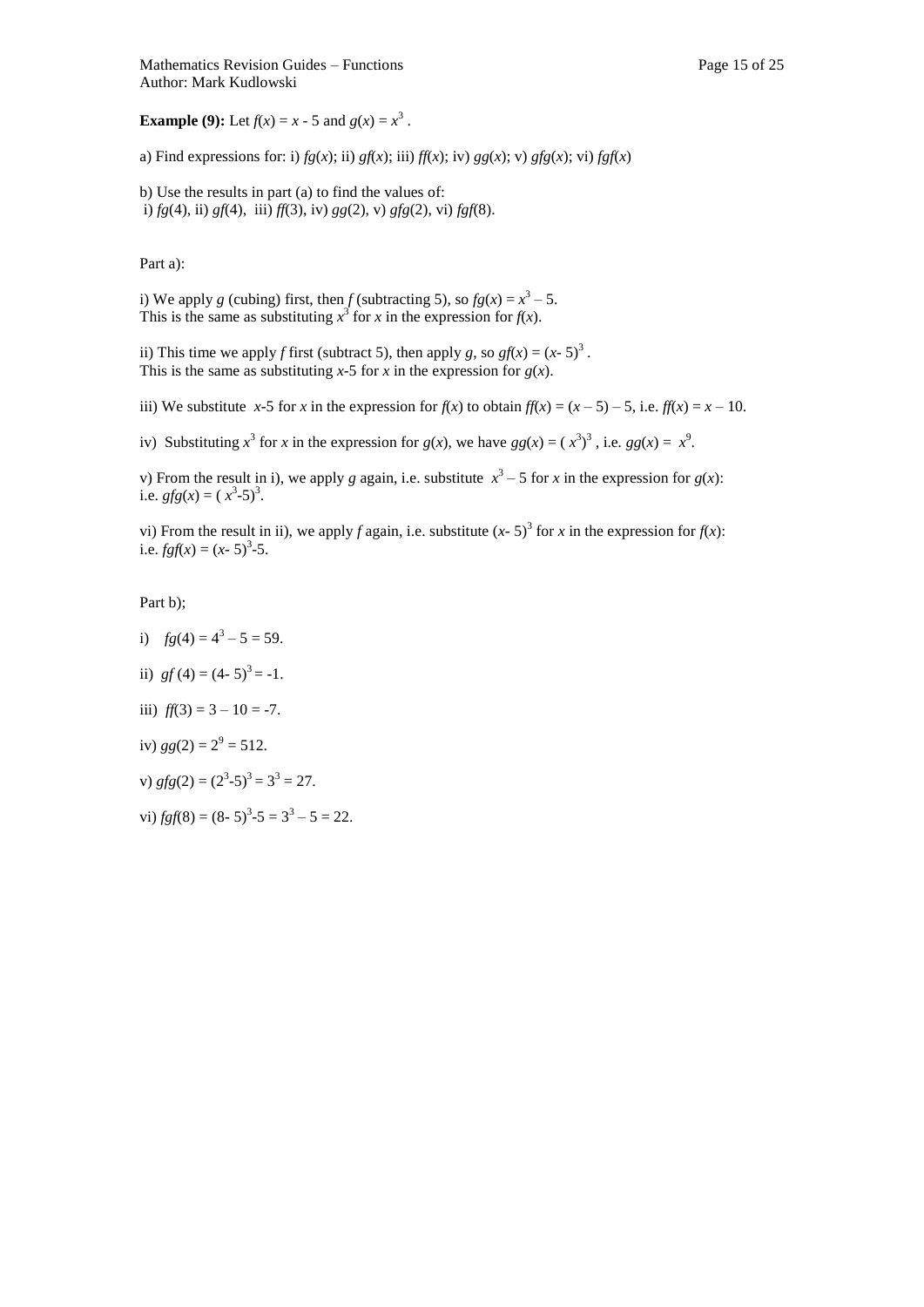**Example (10):** Two functions are defined as follows :

 $f(x) = x^2 + 4$ ;  $g(x) = 1 - 2x$ 

i) Find expressions for  $fg(x)$  and  $gf(x)$ , and hence work out  $fg(3)$  and  $gf(3)$ . ii) Solve  $gf(x) = -15$ . iii) Solve  $fg(x) = 53$ .

iv) Find expressions for  $f(x)$  and  $gg(x)$ , and hence work out  $f(x)$  and  $gg(2)$ . v) Solve  $f(x) = 29$ . vi) Solve  $gg(x) = 23$ .

i)  $fg(x) = f(1-2x) = (1-2x)^2 + 4$ , or  $4x^2 - 4x + 5$ . Substituting  $x = 3$ ,  $fg(3) = 29$ .

 $gf(x) = 1 - 2f(x) = 1 - 2(x^2 + 4)$ , or  $-2x^2 - 7$ . Substituting  $x = 3$ ,  $gf(3) = -25$ .

ii) To solve *gf*(*x*) = -15, write as  $-2x^2 - 7 = -15$  and rearrange as  $8 - 2x^2 = 0 \rightarrow 4 - x^2 = 0 \rightarrow (2 + x)(2 - x) = 0 \rightarrow x = \pm 2.$ 

iii) We solve  $fg(x) = 53 \rightarrow 4x^2 - 4x + 5 = 53 \rightarrow 4x^2 - 4x - 48 = 0$  $\rightarrow$   $x^2 - x - 12 = 0$   $\rightarrow$   $(x + 3)(x - 4) = 0$   $\rightarrow$   $x = 4, x = -3$ .

iv)  $f(x) = f(x^2 + 4) = (x^2 + 4)^2 + 4$ . Also,  $gg(x) = g(1 - 2x) = 1 - 2(1 - 2x) = 4x - 1$ . Hence  $f(2) = 68$  and  $gg(2) = 7$ .

v) As  $f(x) = (x^2 + 4)^2 + 4$  we solve  $(x^2 + 4)^2 + 4 = 29 \rightarrow (x^2 + 4)^2 = 25 \rightarrow x^2 + 4 = 5$  $\rightarrow$   $x^2 = 1 \rightarrow x = \pm 1$ .

(We excluded the case  $x^2 + 4 = -5 \rightarrow x^2 = -9$  when taking the square root, because this equation has no solution.)

vi) As  $gg(x) = 4x - 1$ , we solve  $4x - 1 = 23 \rightarrow 4x = 24 \rightarrow x = 6$ .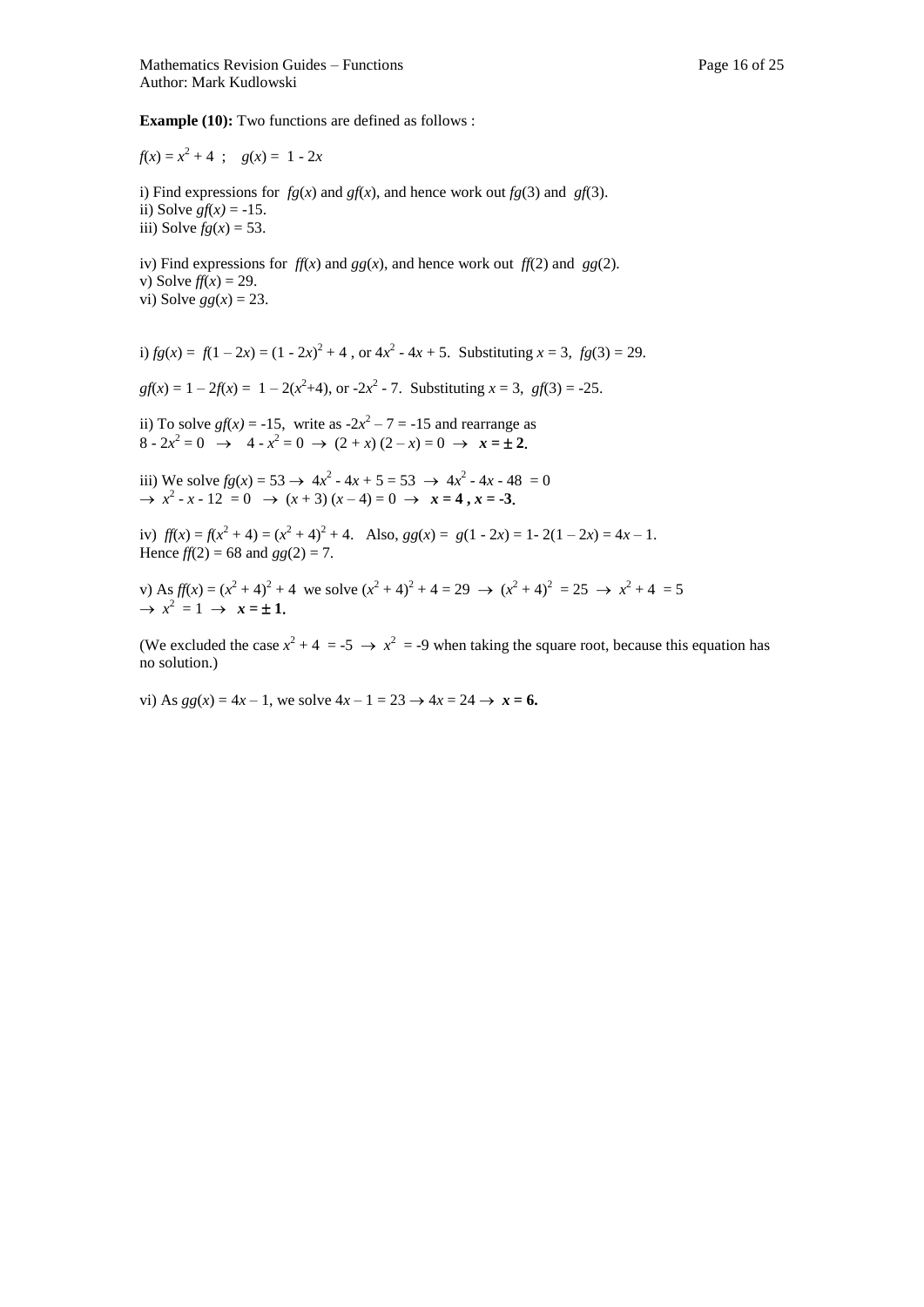#### **Composition of functions – restricted domains.**

Care must be taken when any of the individual functions making up a composite one have restricted domains, as the next example will show.

**Example (11):** Let 
$$
f(x) = \sqrt{x}
$$
 and  $g(x) = \frac{1}{1-x}$ .

i) State the domains and ranges of  $f(x)$  and  $g(x)$ .

ii) Find an expression for  $fg(x)$ . What is the value of  $fg(-3)$ , and why cannot  $fg(1)$  and  $fg(2)$  be found ?

iii) Find the domain and range of *fg*(*x*).

iv) Find an expression for  $gf(x)$ . What is  $gf(4)$ , and why cannot  $gf(1)$  and  $gf(-1)$  be evaluated ?

v) Find the domain and range of *gf*(*x*).

i) Since only positive numbers and zero have a square root, the domain of  $f(x)$  is  $x \in \mathbb{R}$ ,  $x \geq 0$ . With  $g(x)$  the only restriction to the domain is that x does not equal to 1, otherwise we would have division by zero. The domain of  $y = g(x)$  is therefore  $x \in \mathbb{R}$ ,  $x \ne 1$ .

The range of  $y = f(x)$  is all the non-negative real numbers, i.e.  $\mathcal{Y} \in \mathbb{R}$ ,  $y \ge 0$ . This is because the square root function is defined as the *positive* square root.

Similarly,  $g(x)$  can take any value except zero, as it is a reciprocal function.

The range of  $y = g(x)$  is thus,  $\mathcal{Y} \in \mathbb{R}$ ,  $y \neq 0$ .

ii) We carry out *g* first and then take the square root of the result, so  $fg(x) = \sqrt{\frac{1}{1-x}}$ .

Here,  $g(-3) = \frac{1}{1-(-3)}$  or  $\frac{1}{4}$ , and  $f(\frac{1}{4}) = \sqrt{(\frac{1}{4})} = \frac{1}{2}$ . Hence  $fg(-3) = \frac{1}{2}$ .

We cannot find  $fg(1)$  since  $x = 1$  is omitted from the domain of  $g$ . (Cannot divide by zero).

Similarly we cannot find  $fg(2)$ , since although  $g(2)$  can be worked out as  $\frac{1}{1-2}$  or -1, we then run into the impossibility of trying to find  $\sqrt{(-1)}$  as no number has a negative square root.

iii) The domain of  $fg(x)$  therefore cannot include a value of 1, and neither could it take any values of  $x$ which would give a value of  $g(x) < 0$ , or  $\frac{1}{1-x} < 0$  This corresponds to all  $x > 1$ , so all those values must also be omitted from the domain.

Combining these two restrictions gives the domain of  $fg(x)$  as  $x \in \mathbb{R}$ ,  $x < 1$ .

The range of  $g(x)$  is all the real numbers except zero, therefore the range of  $f(g(x))$  is the same as that of  $f(x)$ , but with  $f(0)$  or 0 omitted.

The range of  $y = fg(x)$  is therefore  $\mathcal{Y} \in \mathbb{R}$ ,  $y > 0$ .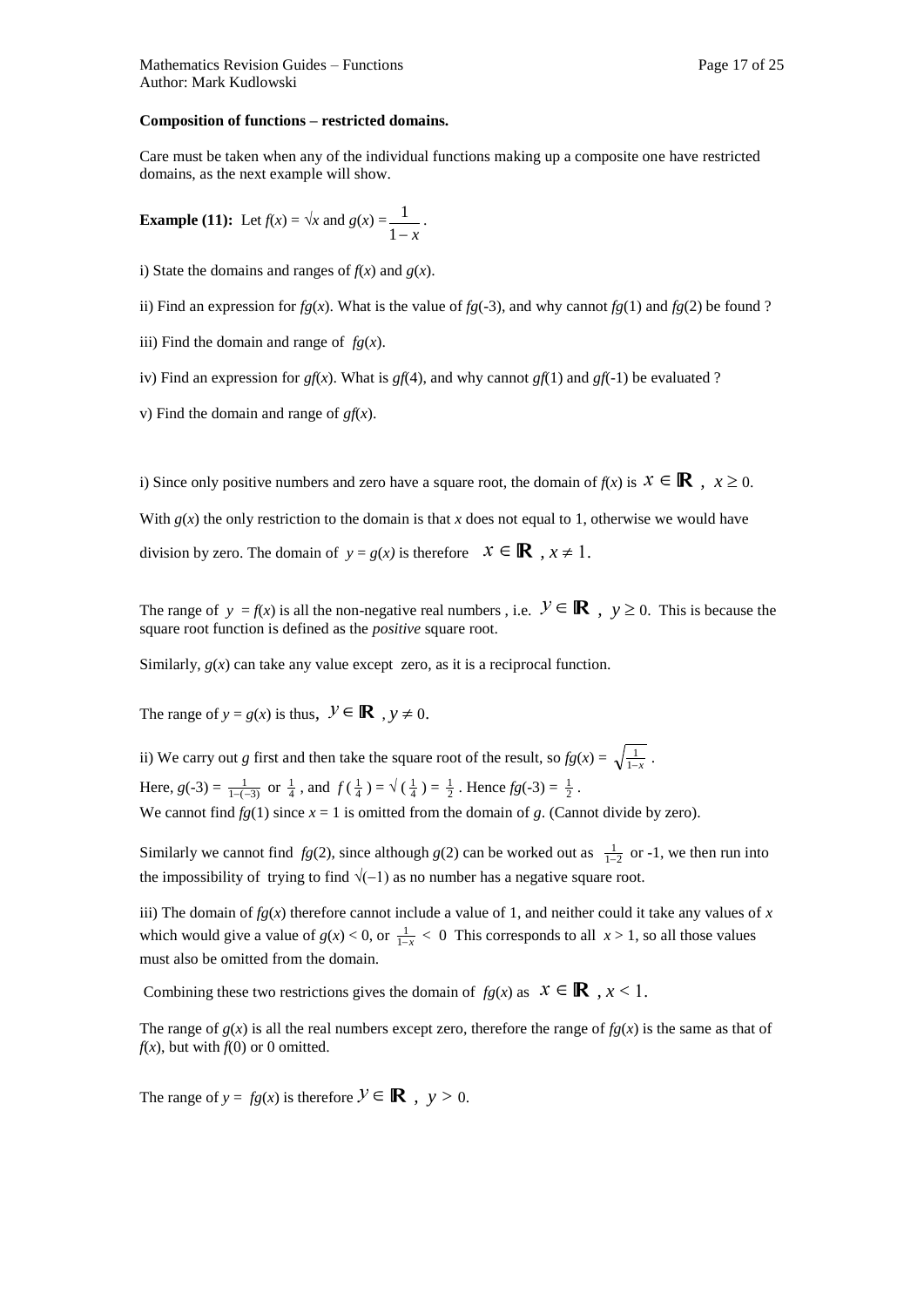Let  $f(x) = \sqrt{x}$  and  $g(x) = \frac{1}{1-x}$ .

iv) We carry out *f* first and then *g*, so we replace the *x* with  $\sqrt{x}$  in the expression for *g*(*x*), i.e.  $gf(x) = \frac{1}{1-\sqrt{x}}$  $\frac{1}{\sqrt{x}}$ . Letting *x* = 4, *gf*(4) =  $\frac{1}{1-\sqrt{4}}$ 1  $\frac{1}{-\sqrt{4}} = -1.$ 

We cannot find *gf*(1), because although  $f(1) = \sqrt{1} = 1$  is allowable, the value of  $x = 1$  is omitted from the domain of *g* as we cannot divide by zero.

We cannot find *gf*(-1), because there is no real value of  $\sqrt{(-1)}$ .

v) The domain of  $gf(x)$  therefore cannot include any negative numbers since no negative number can have a square root. It also cannot include 1 since *f*(1), or 1, is omitted from the domain of *g.*

Combining the restrictions, the domain of *gf* (*x*) is  $x \in \mathbb{R}$ ,  $x > 0$  and  $x \ne 1$ .

The range of  $y = gf(x)$  is slightly trickier to find. No reciprocal function can include zero in its range, so we must exclude zero from the set of values. Secondly, we know that the range of  $\sqrt{x}$  is all the positive numbers plus zero.

Two transformations map  $\sqrt{x}$  to 1- $\sqrt{x}$ :

Firstly, a *y*-stretch of scale factor -1 maps  $\sqrt{x}$  to - $\sqrt{x}$ , which in turn transforms the range to all the negative numbers plus zero.

Then, a *y*-translation with vector  $\begin{pmatrix} 0 \\ 1 \end{pmatrix}$ )  $\mathcal{L}$  $\overline{\phantom{a}}$ L  $\left( \right)$ 1 <sup>0</sup>) maps  $-\sqrt{x}$  to 1- $\sqrt{x}$ , which finally transforms the range to all the real numbers less than or equal to 1.

Finally, since the positive numbers in the range of  $1-\sqrt{x}$  cannot exceed 1, the positive reciprocal of  $1-\sqrt{x}$  cannot be less than 1.

The range of  $y = gf(x)$  is therefore  $\mathcal{Y} \in \mathbb{R}$ ,  $y < 0$  or  $y > 1$ .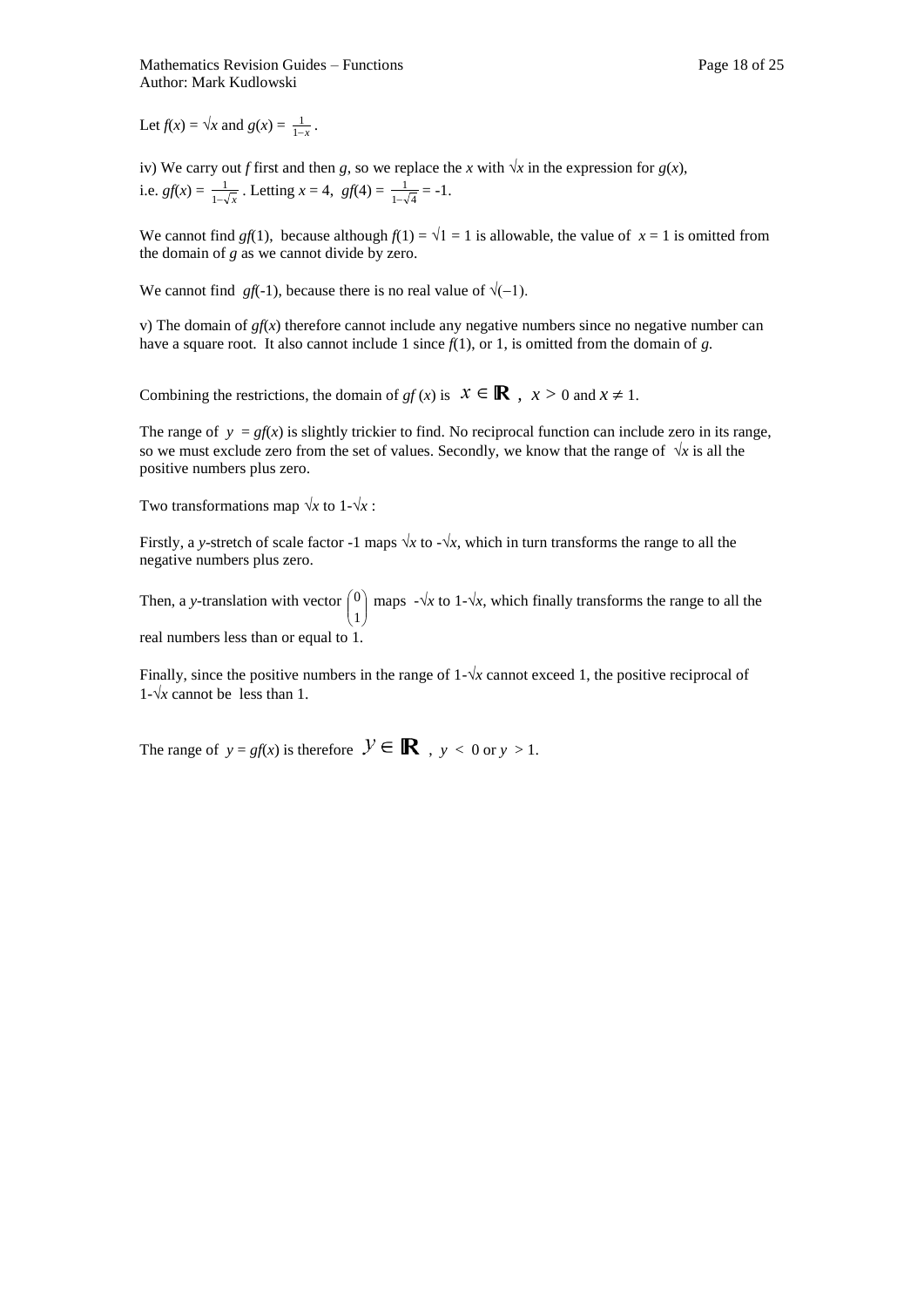#### **The inverse of a function.**

The inverse of a function *f* is another function that reverses whatever *f* does. This inverse function is usually written  $f^{-1}$ .

It therefore follows that for a function  $f(x)$  with an inverse (see later),  $f^{-1}(f(x)) = x$  and  $f(f^{1}(x)) = x$ .

**Example (12):** Find the inverses of the following functions:

i)  $f(x) = x + 4$ ; ii)  $g(x) = 3x$ ; iii)  $h(x) = 2x + 5$ ; iv)  $f(g(x))$  (using the examples in i) and ii); v)  $gf(x)$ .

In i), the function *f* adds 4 to *x*; the inverse function  $f^{-1}$  subtracts 4 from it,  $f^{-1}(x) = x - 4.$ 

In ii), the function *g* multiplies *x* by 3; the inverse function  $g^{-1}$  divides it by 3,  $\therefore$  *g*  $^{-1}(x) = \frac{x}{3}$ .

In iii), the function *h* can be seen as a two-step process; first double *x* and then add 5 to the result. The inverse function must undo the processes, but in the reverse order to the original function.

To undo *h*, we must subtract 5 first and then halve the result.  $\therefore$  *h*<sup>-1</sup> (*x*) =  $\frac{x-5}{2}$ .

The result from iii) can be generalised in the diagram below: **the inverse of** *gf***, (***gf***)<sup>** $-1$ **</sup>, is** *f* $^{-1}$ *g***<sup>** $-1$ **</sup>.** 



For iv), we already have the inverses of f and g. The inverse of  $fg(x)$  is thus  $g^{-1}f^{-1}(x)$  or  $\frac{x-3}{3}$  $\frac{x-4}{x}$ .

In v), the inverse of  $gf(x)$  is thus  $f^{-1}g^{-1}(x)$  or  $\frac{x}{3} - 4$ .

For a function to have an inverse, it must be **one-to-one**.

Take the function  $g(x) = x^2$ , whose domain is the entire set of real numbers, though only eight examples are shown on the diagram. This is a many-to-one function as it stands – for example, 16 is the square of both 4 and –4.



Domain all R

(Only a subset shown)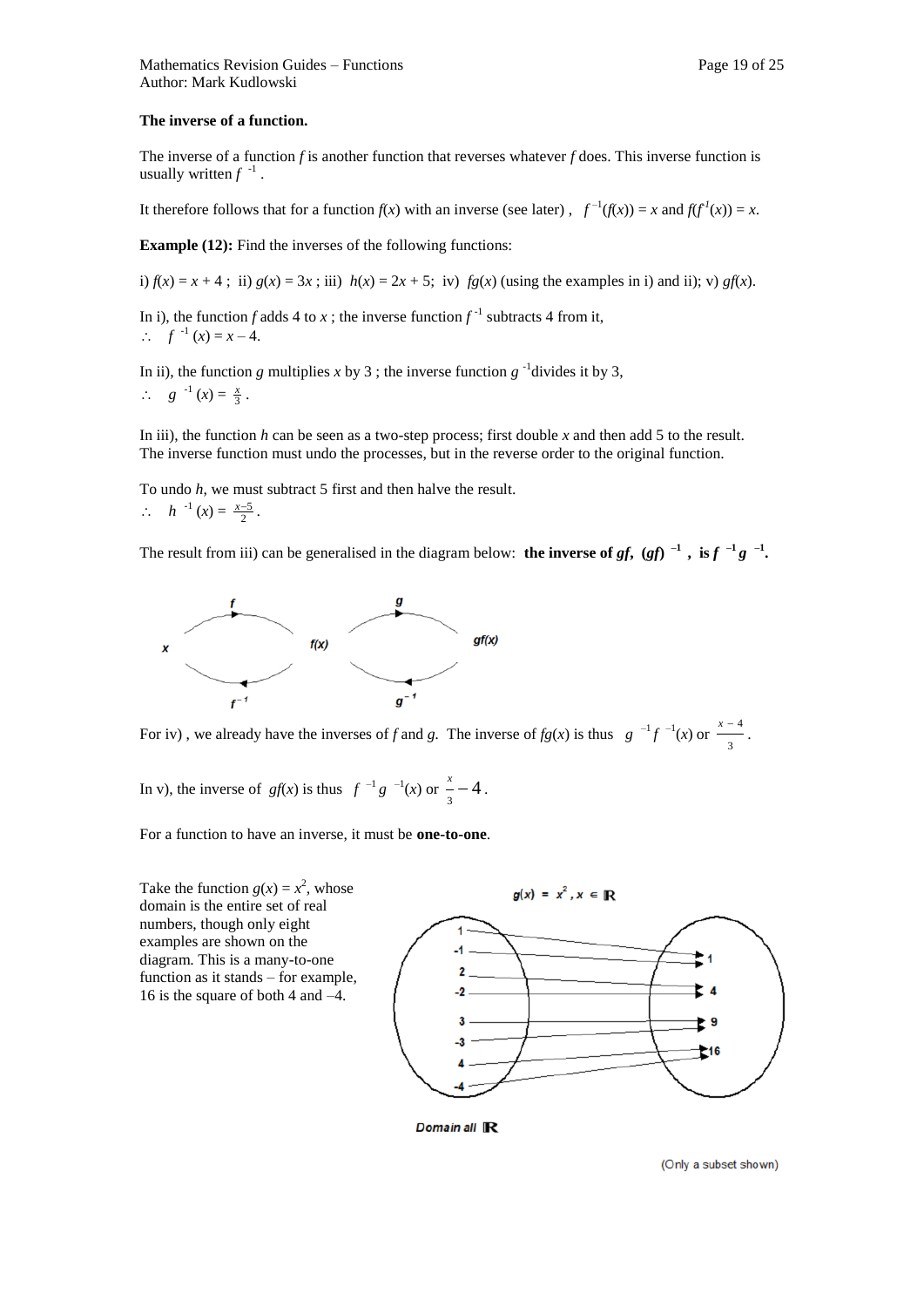If we were to reverse the diagram, we would run into a problem at once. For example, the square root of 16 is 4, but we could have also obtained 16 by squaring the number -4.

The resulting mapping is not a function, because it is one-to-many. Every member of the domain of a function can only have one image !

 A many-to-one function does not have an inverse.



However, a many-to-one function *can* be changed to a one-to-one function by suitably restricting its domain. By restricting the domain of  $g(x) = x^2$  to the set of positive real numbers (plus zero), we now have a one-to-one function.

Both the domain and range of *g* are now the set of non-negative real numbers.



Domain  $x \geq 0$ 

(Only a subset shown)

The inverse of  $g(x)$  or  $g^{-1}(x)$  is the square root function,  $\sqrt{x}$ , taken to be the *positive* square root of *x* by convention.

Because negative real numbers are no longer in the domain of *g*, they are likewise absent from<br>the range of  $g^{-1}$ . the range of *g*

#### **The domain of an inverse function is the range of the original , and vice versa.**

The function is now one-to-one.



Domain  $x \geq 0$ 

(Only a subset shown)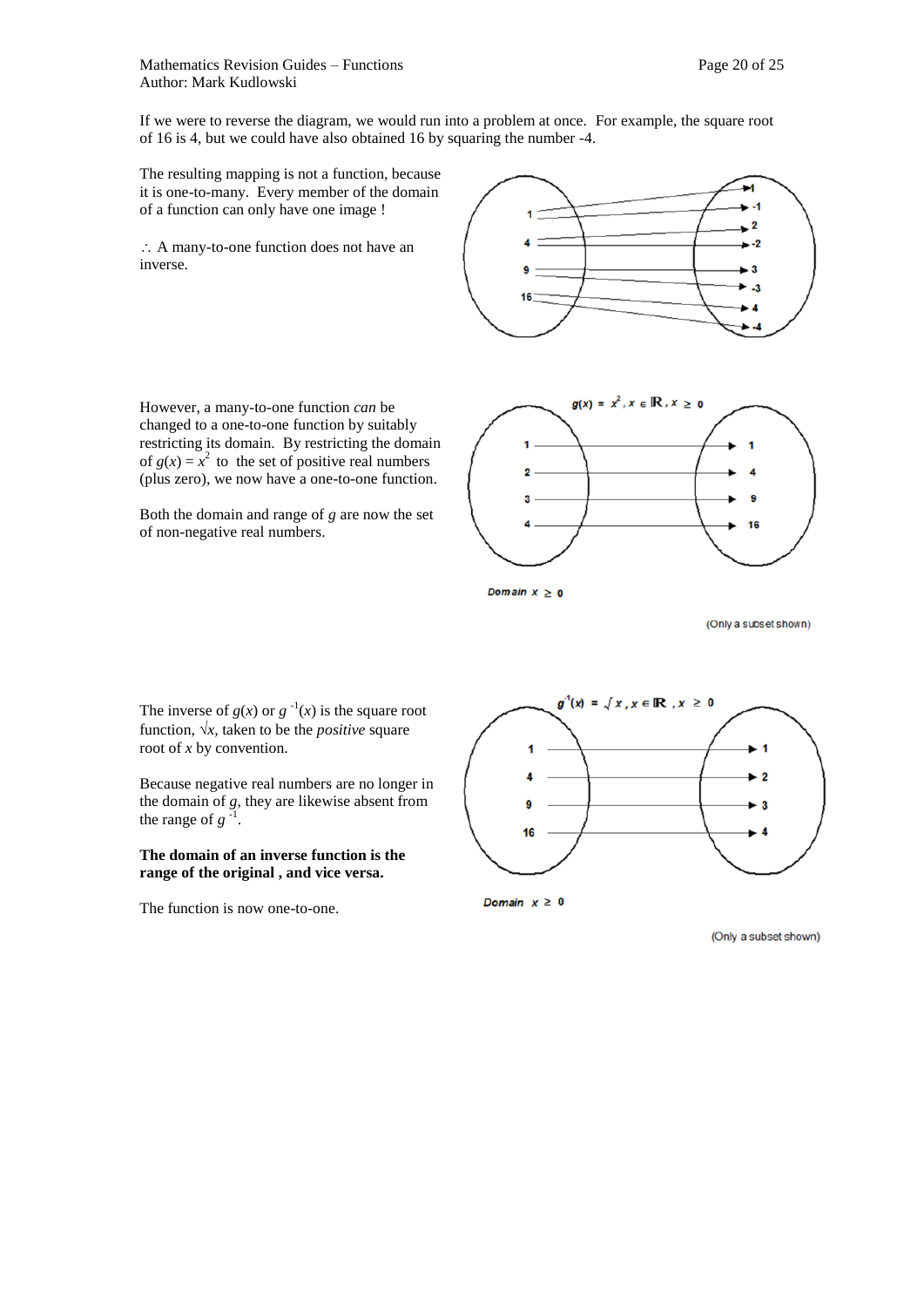Mathematics Revision Guides – Functions **Page 21** of 25 Author: Mark Kudlowski



In general, the graphs of  $y = f(x)$  and  $y = f^{-1}(x)$  will cross each other (and the line  $y = x$ ) whenever a solution can be found of  $f(x) = x$ , domain restrictions notwithstanding.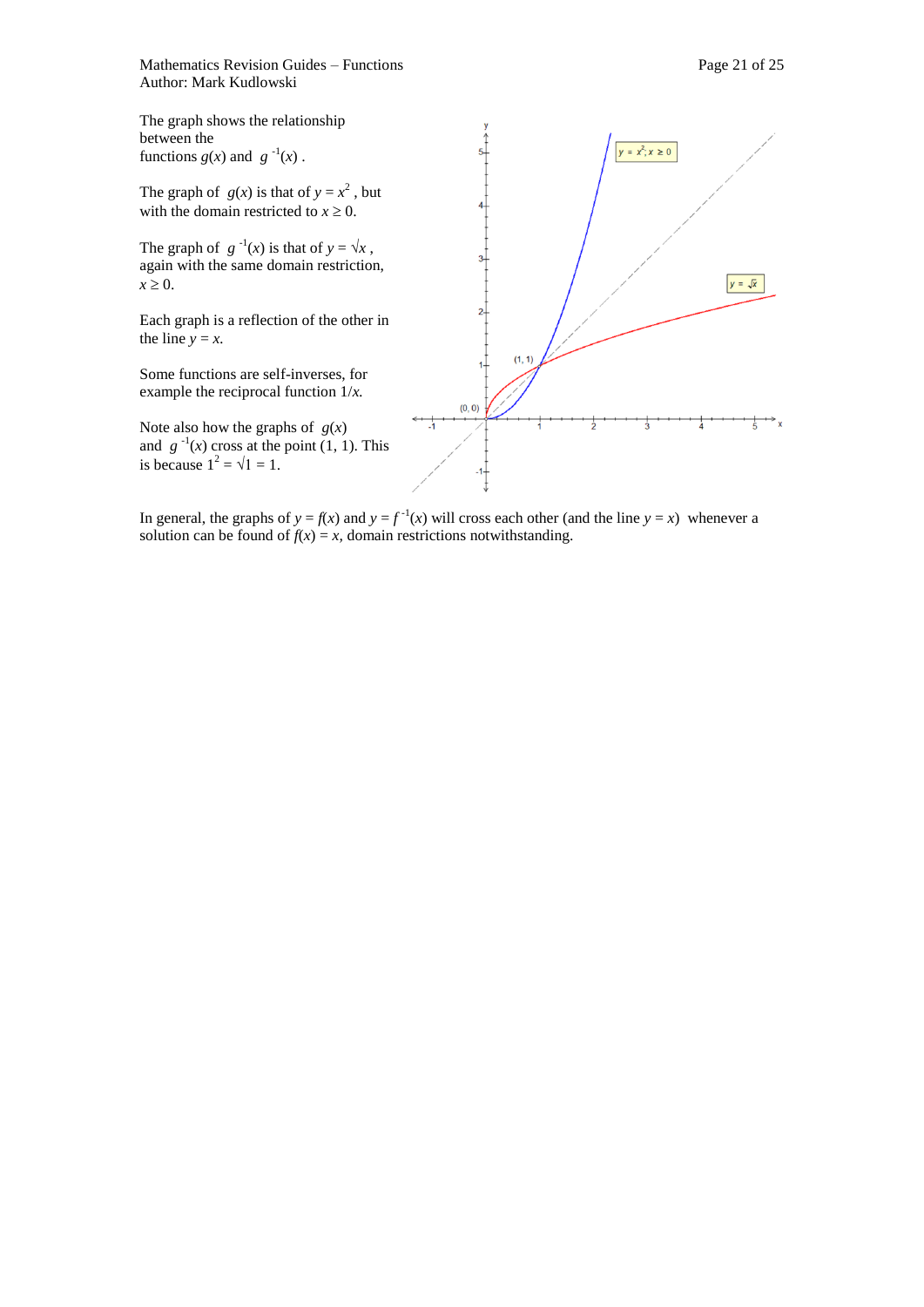#### **Finding the inverse of a one-to-one function (Harder Example).**

In Example (12), we found the inverses of various linear functions mentally, but the method below is to be recommended for more complicated examples. The easiest way of finding the inverse of a function is to write it in the form  $y = f(x)$  and then manipulate it to put *x* on the left-hand side, i.e. to express it in the form  $x = f^{-1}(y)$ . The inverse function is then re-written in terms of  $x$  by exchanging the *x* and *y.* 



The domain of  $f^{-1}$  is the range of f and vice-versa.

**Example (13):** Find the inverse of the function (using the method above)  $f(x) = 2x + 5$ ,  $x \in \mathbb{R}$ . Sketch the graphs of  $f(x)$  and  $f^{-1}(x)$  on the same diagram, showing their point of intersection.

Write the function as  $y = 2x + 5$ .

Turn it round to bring *x* to the lefthand side:

 $2x + 5 = y$ 

Make *x* the subject by algebraic manipulation:

$$
2x = y - 5
$$

$$
\Rightarrow x = \frac{y - 5}{2}
$$

As  $x = f^{-1}(y)$ , the inverse function is here defined in terms of *y.* 

The final step is to exchange *x* and *y*  in order to express the inverse function  $y = f^{-1}(x)$ .

Here, 
$$
y = \frac{x-5}{2}, x \in \mathbb{R}
$$
.



(Each graph is a reflection of the other in the dotted line  $y = x$ ).

The point of intersection can be found by solving  $f(x) = x$ , because it would also lie on the line  $y = x$ . So  $2x + 5 = x \implies x + 5 = 0 \implies x = y = -5.$ 

∴ the graphs of *f*(*x*) and *f*<sup>-1</sup>(*x*) intersect at (-5, -5).

It may also be noticed that the gradient of  $f(x) = 2$  and that of  $f^{-1}(x) = \frac{1}{2}$ , giving a product of 1. This product rule is true for all linear function pairs  $f(x)$  and  $f^{-1}(x)$ .

(Do not confuse this with the rule for perpendicular lines, whose gradients have a product of  $-1$ ).

The document "The Chain, Product and Quotient Rules" includes a further non-linear example of this product rule.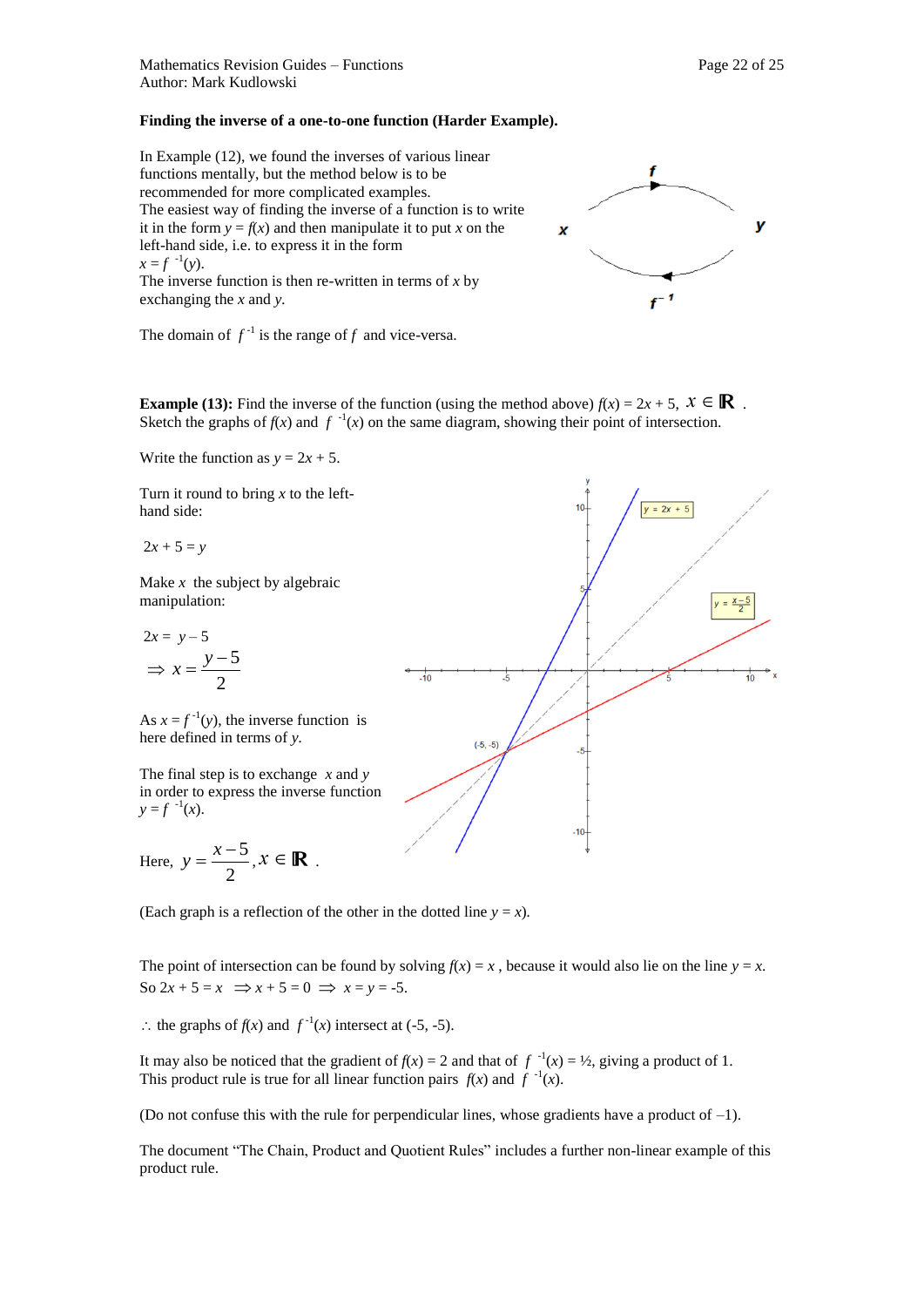**Example (14):** Find the inverse of the function

$$
f(x) = \left(\frac{1+x}{1-x}\right), x \in \mathbb{R}, x \neq 1.
$$

Define the function as  $y = \frac{1 + x}{1}$ J  $\left(\frac{1+x}{1}\right)$  $\setminus$ ſ  $\overline{a}$  $=\left(\frac{1+}{1-}\right)$ *x*  $y = \left(\frac{1+x}{1}\right)$ 1 1

Multiply out brackets and turn expression round:

$$
\Rightarrow 1 + x = y(1 - x)
$$
  

$$
\Rightarrow 1 + x = y - xy
$$

Collect *x* terms to one side:

$$
\Rightarrow 1+xy+x=y
$$
  

$$
\Rightarrow 1+x(y+1)=y
$$

Isolate *x* as subject:  $\Rightarrow$  *x*(*y* + 1) = *y* - 1

$$
x = \left(\frac{y-1}{y+1}\right)
$$

As  $x = f^{-1}(y)$ , the inverse function is here defined in terms of *y*.

We therefore exchange *x* and *y* to obtain the inverse function  $y = f^{-1}(x)$ :

$$
y = \left(\frac{x-1}{x+1}\right), \ x \in \mathbb{R}, \ x \neq -1.
$$

(Remember that the inverse function is defined for all real numbers except  $x = -1$ .)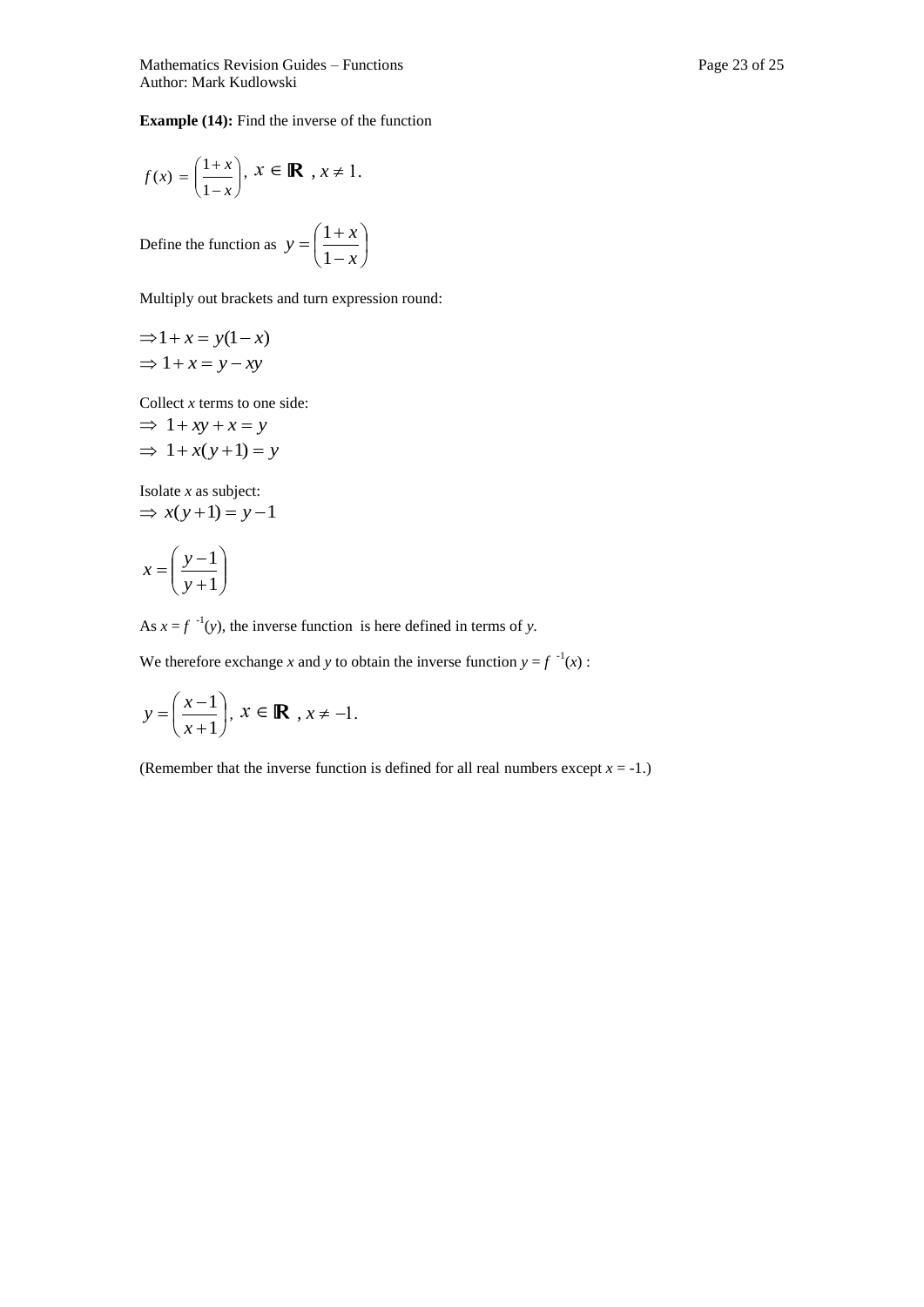#### **Example(15):**

i) Find the inverse of the function (using the method above)  $f(x) = x^2 - 6$ ,  $x \ge 0$ ,  $x \in \mathbb{R}$ , stating the domain of the inverse function  $f^{-1}(x)$ .

ii) Solve the equation  $f^{-1}(x) = f(x)$ . Show the result on a sketch graph of  $f^{-1}(x)$  and  $f(x)$ .

i) Begin by writing the function as  $y = x^2 - 6$ , followed by making *x* the subject.

$$
y = x2 - 6 \implies x2 = y + 6 \implies x = \sqrt{y + 6}.
$$

Exchanging *x* and *y* we have

 $y = \sqrt{x+6}$ , and therefore  $f^1(x) = \sqrt{x+6}$ .

Since the range of  $f(x)$  is all the real numbers greater than or equal to -6, the domain of  $f^1(x)$  is the same, namely

 $x \in \mathbb{R}$ ,  $x \ge -6$ .

ii) To solve the equation  $f^{-1}(x) = f(x)$ , we deduce that any solution of this equation would, by symmetry, also satisfy  $f(x) = x$  and, for that matter,  $f^{-1}(x) = x$ .

Solving  $x^2 - 6 = x$ , we continue  $x^2 - x - 6 = 0 \implies (x - 3)(x + 2) = 0$  $\implies$  *x* = 3, *x* = -2.

We must reject  $x = -2$  since it is not in the domain of  $f(x)$ , and therefore  $x = 3$  is the only solution of  $f^{-1}(x) = f(x)$ .

The two graphs therefore meet at (3, 3).

Note: We do *not* try solving the equation as

$$
x^2 - 6 = \sqrt{x+6}
$$
 and then

squaring both sides to obtain

 $(x^2 - 6)^2 = x + 6$  followed by

$$
x^4 - 12x^2 + 36 = x + 6
$$
 and

$$
x^4 - 12x^2 - x + 30 = 0.
$$

(Although this is also correct, the algebra is more awkward, although we could try substituting various values for *x* until we get  $x^4 - 12x^2 - x + 30 = 0$ . When  $x = 3$ ,  $81 - 108 - 3 + 30 = 0$ .